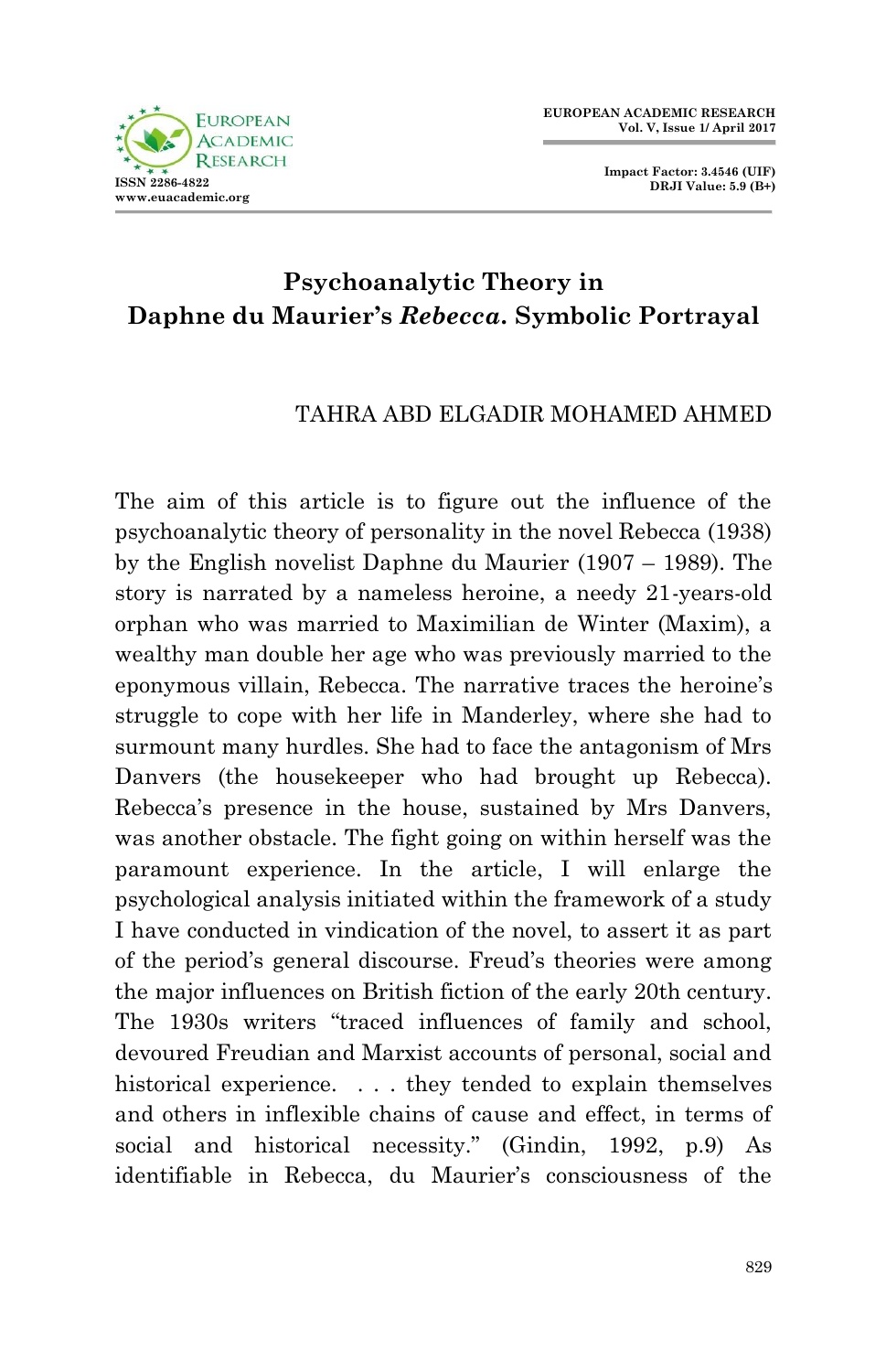Freudian accounts is as profound and intensive as that of her contemporaries.

The story starts and closes with a dream. Last night I dreamt I went to Manderley again.' (5) This is the opening sentence and the dream occupies the entire opening chapter. Their journey back from Barnet in the last chapter, takes us ‗[b]ack again into the moving unquiet depths.' (395) By dreams we can enter one of the key concepts of Freud's theory, the id. ―The primary methods for unmasking its content, according to Freud, are the analysis of dreams and free association." (Encyclopædia Britannica, 2016) It is not my intention here to investigate those dreams or the unguarded imagery and symbolism stamping Freud's treatment of the concept because they are inconsistent with the characteristic decency of the novel. Besides, they have been, justifiably, the subject of much controversy. I rather assume that by surrounding the narrative with dreams, du Maurier is hinting at the impossibility of evading the psychological province in fiction as in fact since human nature is the object of concern in both realms. I do not intend either to go deep in the science. These are mere outlines, which I hope best-qualified enthusiasts may find interesting and help elaborate them. My aim is to examine Freud's theories concerning the tripartition of the human psyche in their simplest form. Though scarcely more immune to criticism, those speculations have by large been agreed upon as effective methods for the interpretation of human motives and behaviour. "Many psychoanalysts now consider the conception of an id overly simple, though still useful in drawing attention to the unconscious motivations and irrational impulses within even the most normal human being." (Encyclopædia Britannica) Rebecca explores the unconscious motivation within normal as well as abnormal people. Through characterization, du Maurier has contrived a masterful and thorough exploration of the psychoanalytic approach.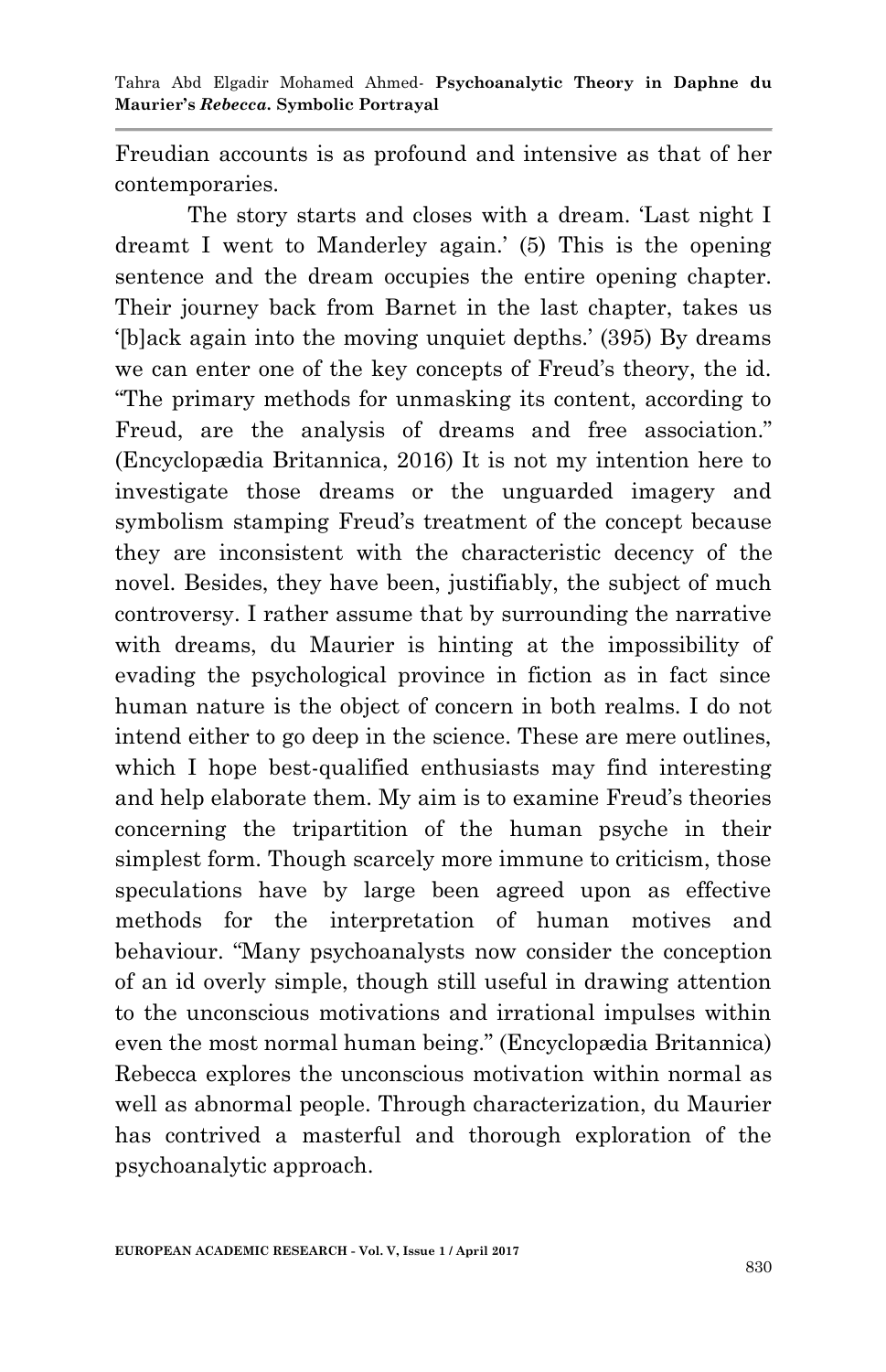Slight deviation from the balance required for human perfection, on the part of Beatrice (Maxim's sister) and Giles  $(her$  husband) is "useful in drawing attention to the unconscious motivations and irrational impulses within even the most normal human being." Their behaviour reflects partial lack of self-control over these motivations and impulses.

> ‗There's no reserve about me. . . . I lose my temper on the slightest provocation . . . forgive me if I've asked you a lot of rude questions, my dear, and said all sorts of things I shouldn't. Tact never was my strong point, as Maxim will tell you."" (105,112)

By so describing herself, Beatrice is disclosing the weakness of her ego in governing the id. "The id is the impulsive (and unconscious) part of our psyche which responds directly and immediately to the instincts." (Saul McLeod, 2016) According to the Encyclopædia Britannica, "it belies its content in  $\ldots$  partly nonrational modes of expression." The contents of the id and the superego are muddled up with Beatrice. She is good and kind with a revulsion against evil. 'Bee did not like Rebecca. I believe, in her funny abrupt, downright way she saw through her, guessed something was wrong.' (288) She loves the heroine: ‗I can see Beatrice, dear friendly tactless Beatrice . . . nodding encouragement, the bangles jangling on her wrists, the veil slipping continually from her overheated forehead.' (233–4) Much can be read from the statement. Kindness intermingles with disregard for social shackles on the id impulses in her friendly tactlessness, and 'the bangles jangling on her wrists,' implies a certain degree of psychic discordance caused by her ego's tendency to loosen the curbs of the superego. Frequent withdrawals of the superego in its struggle with the id are devised, in analogy, by ‗the veil slipping continually from her overheated forehead.' We may understand the analogy if we know that the ego, symbolized by the forehead, "is the organized part of the personality structure that includes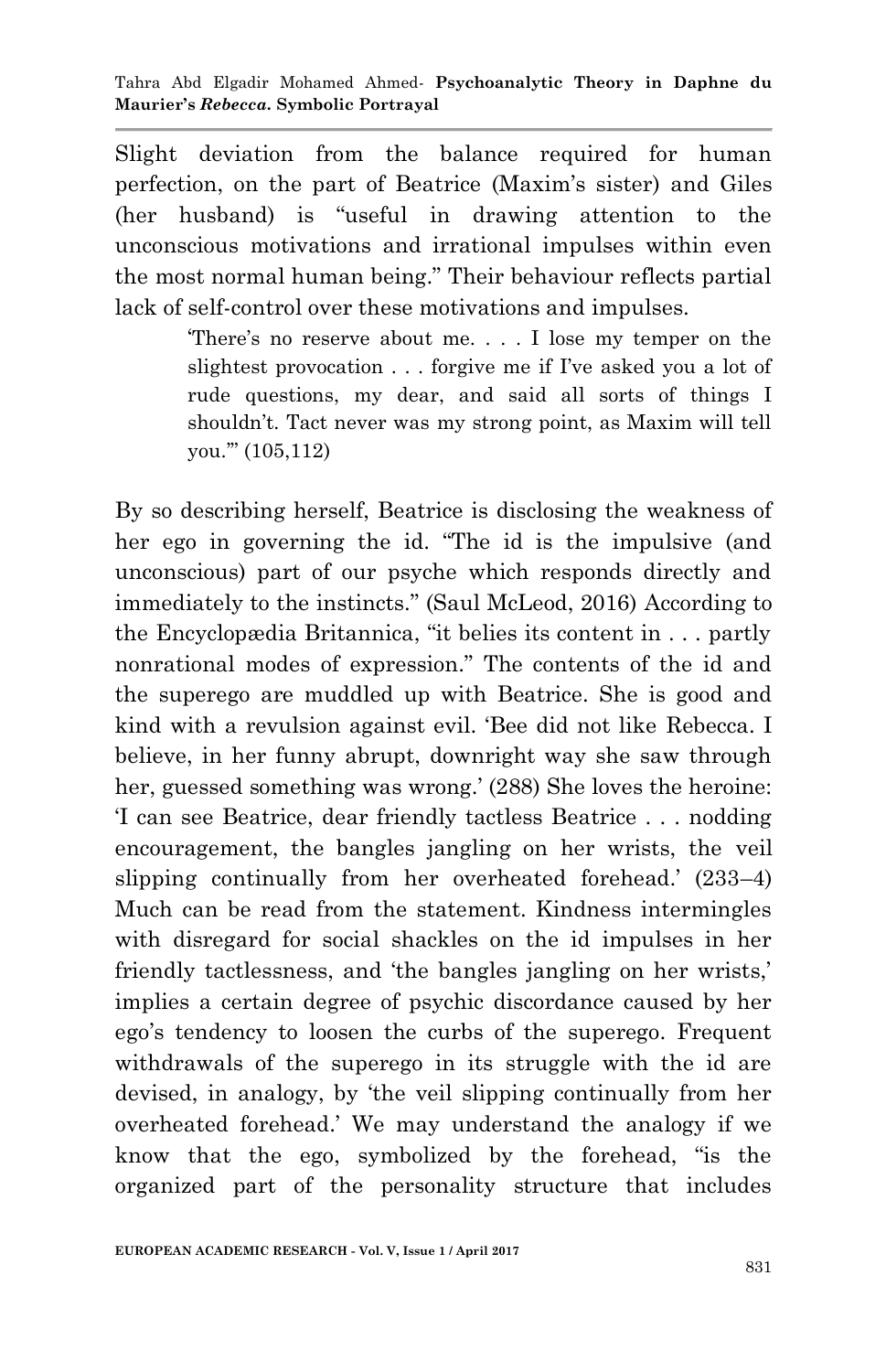defensive, perceptual, intellectual-cognitive, and executive functions." (Wikipedia, 2016) The overheated forehead refers to the fact that it is the locus of the ongoing battle between the id and superego symbolized by the veil and, elsewhere by the wig: ‗Dear old Bee always looks just wrong on these occasions, bless her. I remember her once . . . her wig came adrift.' (215)—the superego literally means "the Over-I' (or T above')" (Wikipedia). It "incorporates the values and morals of society which are learned from one's parents and others." (McLeod, 2016) Those hidden components seem to be the theme of the heroine's meditation.

> She must have many memories locked inside her heart. I wondered if she ever thought about the days that were gone, ever remembered the lanky pig-tailed child that she had been once, so different from the woman she had become (110).

‗Beatrice again, her veil pushed back off her forehead' (236), entices me to look for the cause of the weakness of her ego. Ego is "that portion of the human personality which is experienced as the 'self' or T and is in contact with the external world through perception.‖ (Encyclopædia Britannica) Beatrice displays total lack of interest in perceptive enrichment. She never opens a book if she can help it.' (146) She never encourages intellectual pursuit, not even for her son. "Roger goes up to Oxford next term," she said, "heaven knows what he'll do with himself. Awful waste of time I think, and so does Giles, but we couldn't think what else to do with him.' (185–6)

 With similar unwillingness to strengthen his ego, Giles hardly succeeds in achieving a fair settlement of the struggle between the id and superego; Giles falls short of complying with the restrictions on biological demands whereas Beatrice is disposed to act against social decorum. He is, considerate, kind, and sincere: ‗I blessed him for his pathetic simple gesture of understanding and sincerity' (234). Where the feelings of others are not at risk, however, he may sometimes, in favour of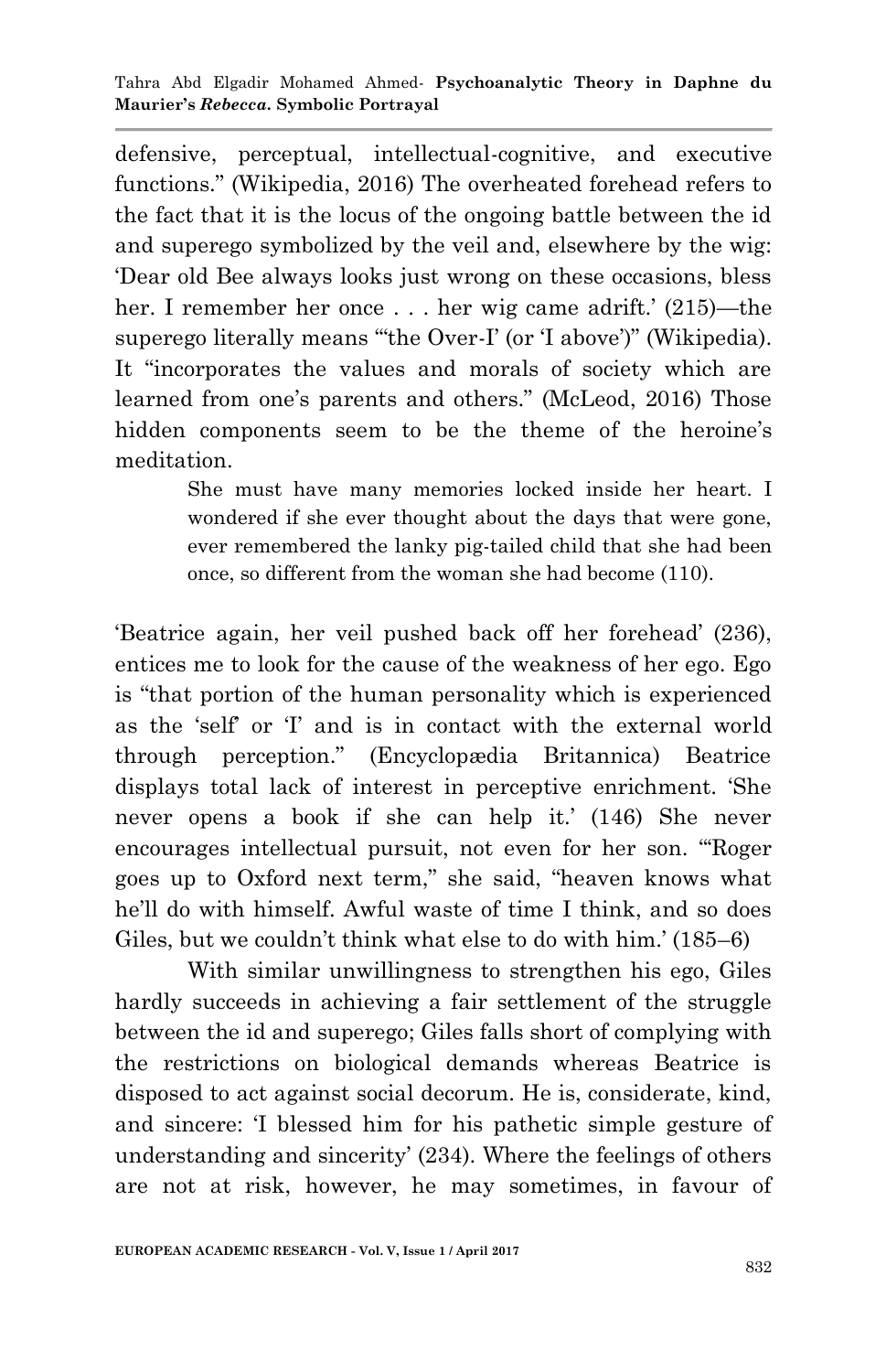"instant self-gratification", deliberately turn a blind eye to social etiquettes: 'Giles lay down on his back and tipped his hat over his eyes. After a while he began to snore, his mouth open.' (108) This last phrase turns our eyes to the area where his superego is overpowered by the id; as far as biological needs are concerned, Giles is generally a bit over submissive. He is fat. You imagine everyone ill who doesn't look as fat as Giles", says Maxim (99). 'How fat Giles is getting,' says Beatrice. (107) His behaviour, same as his appearance, is well indicative that the superego is giving in to the id in this regard. In the last fancy dress ball he 'came as a cook, and sat about in the bar all night'  $(215)$ . In the present one he has 'led a team of stragglers to the buffet table in the drawing-room.' (239) When it is over, Beatrice goes 'off to find Giles in the supper room.'  $(240)$  He is ‗more concerned with food than with the conversation,' (102) and food is the favourite stuff of his conversations:

> ‗Same cook I suppose, Maxim?' he said, when Robert had offered him the cold soufflé for the second time. I always tell Bee, Manderley's the only place left in England where one can get decent cooking. I remember this soufflé of old.' . . . Giles saw Maxim at the dinner. Poor food, he said, but excellent wine.... Have you got Mitchell's to do the catering as usual? asked Giles. (102–3, 183, 216)

Like his wife, the demands of the two forces with certain degree of excess at certain areas are somewhat confused. Notice how the primitive instincts, marking him with some sort of animalism, are curiously intermingled with human attributes. ‗Giles stretched out an enormous paw . . . genial eyes smiling from behind horn-rimmed glasses.' (98) With ‗dog-like sympathy and kind heart [he] would take no refusal, but must steer' the heroine 'as he would one of his own horses at a meet. (234)

 I have chosen Beatrice and Giles as a starting point because theirs are the most common types of character. The portrayal of their characters is nonetheless scarcely as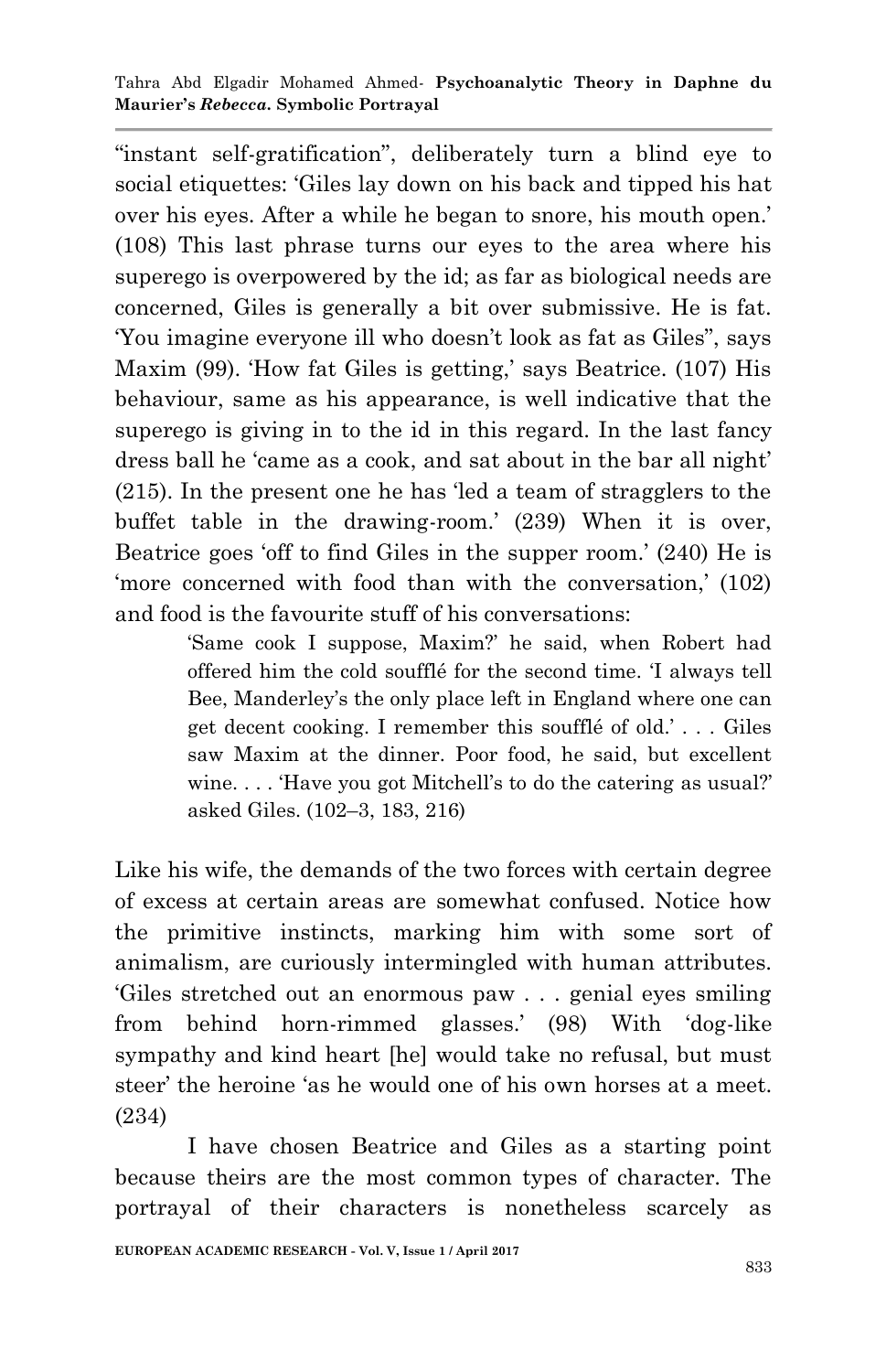suggestive as those of Favell (Rebecca's cousin), Maxim (the protagonist), and Frank (his agent). In their respective order, the three men embody the concepts of the id, ego, and superego as they are defined by Wilfred L. Guerin and others: "Whereas the id is dominated by the pleasure principle and the ego by the reality principle, the superego is dominated by the morality principle." (2005) Guerin goes on to explain:

> We might say that the id would make us devils, that the superego would have us behave as angels (or, worse, as creatures of absolute social conformity), and that it remains for the ego to keep us healthy human beings by maintaining a balance between these two opposing forces. It was this balance that Freud advocated—not a complete removal of inhibiting factors. (p.158)

What qualifies Maxim to stand for the ego is his ability to abide by the dictates of the superego without frustrating the id's demands. This balance distinguishes him from the other characters. He is the greatest of them all. "The greatest" is the meaning of his full name, Maximilian (MEANING-OF-NAMES.COM). His forename signifies as well behavioural correctness; it means "a well-known phrase that expresses something that is usually true or that people think is a rule for sensible behaviour". (Oxford Dictionaries) He is the best to manage these powers in a systematic manner: 'how different ... . his steady, well-shaped hands peeling a mandarin in quiet, methodical fashion . . . compared to Mrs Van Hopper, her fat, bejewelled fingers questing a plate heaped high with ravioli' (14). How dexterous he is in operating the dynamics of his psychic apparatus, compared to the heroine: ‗while I, sick and giddy, clung to the seat with both hands, he manoeuvred the car gently, very gently' (33). Unlike Beatrice, he 'loses his temper once or twice in a year,' (105) and Giles 'looks quite repulsive beside' him (107). In terms of morality, Maxim is far superior to Favell and more realistic than Frank.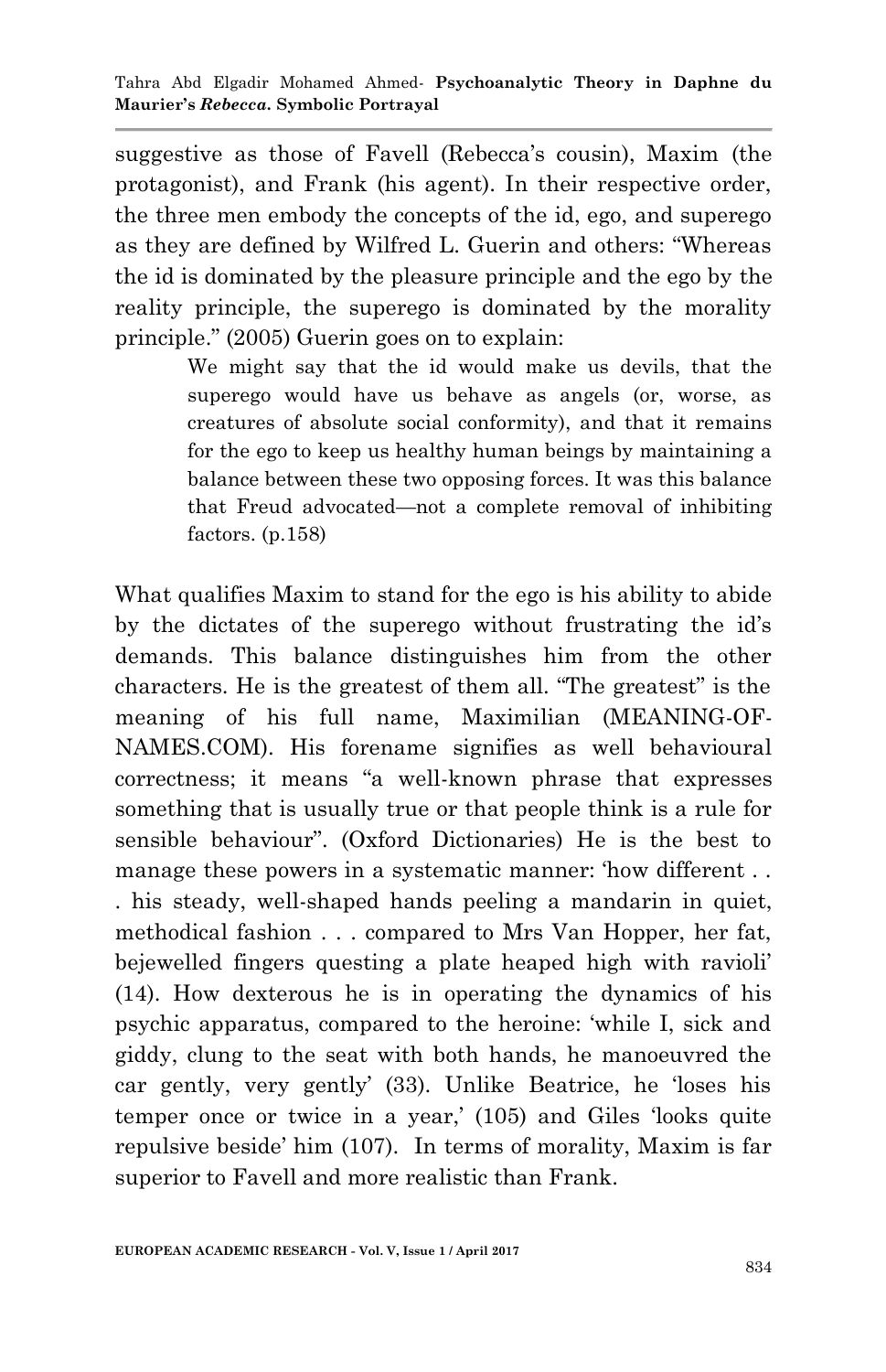I saw Frank's lips about to form the inevitable and idiotic remark about an angel passing overhead, when Lady Crowan, balancing a piece of cake on the edge of her saucer, looked up at Maxim who happened to be beside her. (200)

More of this symbolic portrayal of balance is observable in the delineation of his character. Initially, the heroine has 'noticed ... . the line between his brows.' (19) The reference to the symmetry of his body draws attention to that of his psyche (the equality between two opposing sides not the exact sameness in the strict sense of the word). He is the owner of Manderley with its ‗perfect symmetry' (6). Balance is also visible in his connectivity with the notion of middleness. The fork of Mrs Van Hopper is 'pausing in mid-air' while she is talking of him (37). There is the 'half angry expression on his face.' (82) He looks ‗half amused, half angry.' (148,) His gift to stir a middle course enhances our understanding of his character as representative of a proper-functioning ego. His age and the richness of his experience place him at least in a more advanced stage of ego development: ‗he was always just a little ahead of me. I could not keep up with him.' (182) His ego possesses sufficient strength to keep the balance between the id and superego.

 By virtue of the morality principle, Maxim is plausibly up to standard. He is a virtuous, well-principled character. He is kind, considerate, unaffectedly gallant, modest, and free of conceit. He treats the heroine respectfully despite her age and social inferiority on account of which she is usually ignored by other people (17). He hastens to 'mop the cloth' on her table. (25). He is surprised to hear that Mrs Van Hopper considers him important person (26). Compassionate as he is, he rushes to help the people in the stranded ship, and gives orders to the servants to be ready to receive them in the house (259).

> ‗Maxim is splendid at anything like this,' said Frank. ‗He always gives a hand if he can. You'll find he will invite the whole crew back to Manderley, and feed them, and give them beds into the bargain.'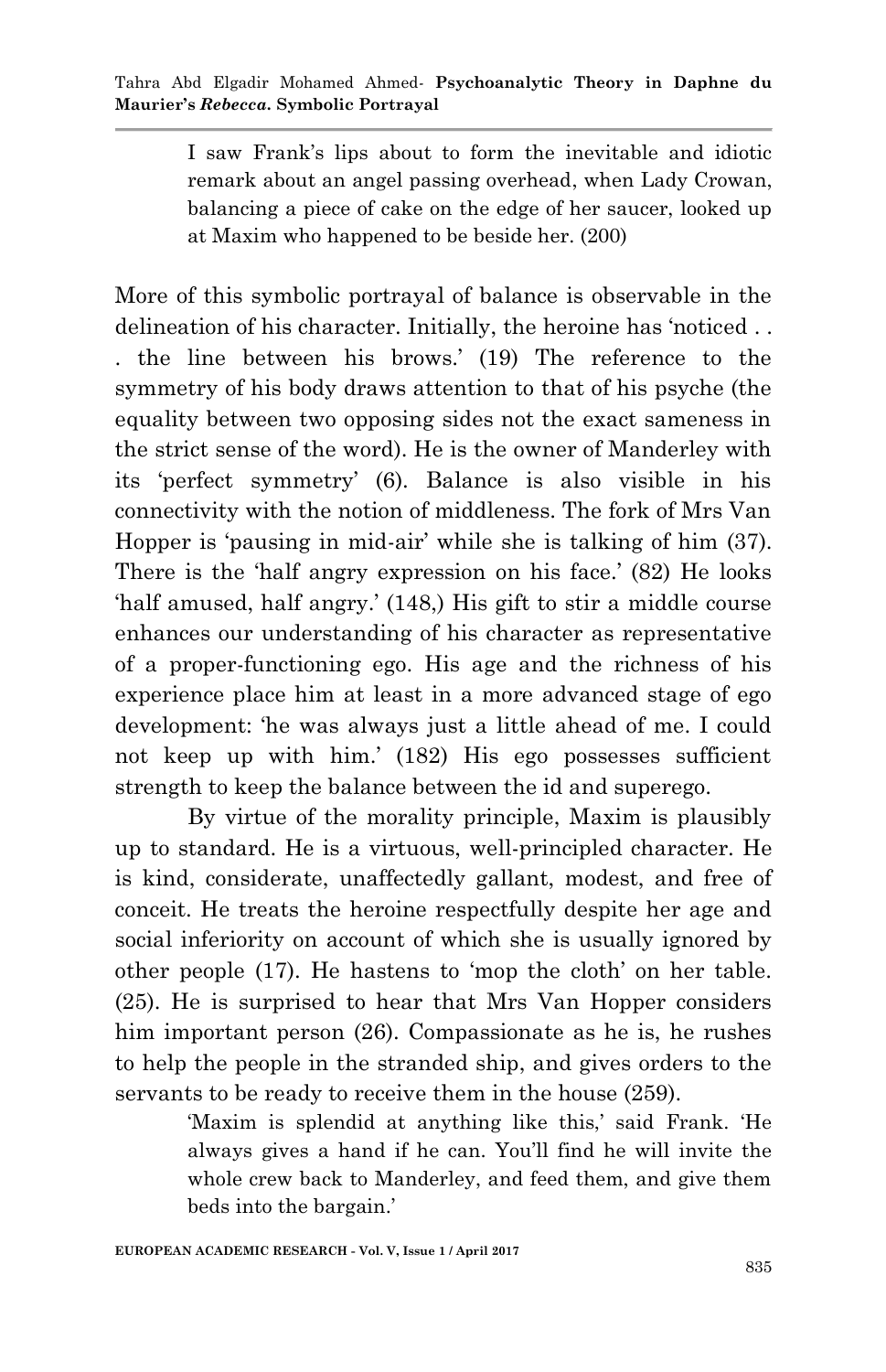> ‗That's right,' said the coastguard. ‗He'd give the coat off his back for any of his own people, I know that.' (266)

‗Not like other people', his marriage proposal is sincere and straightforward. 'Not like younger men . . . being very incoherent, very passionate, swearing impossibilities.' (61) He excels in social interactions, 'punctilious in these matters' (129). He is a loving grandson, a devoted brother, and a caring husband. Conformity to the superego, however, is not carried to an excess. With high degree of consciousness, he evaluates its values and subjects them to social and physical realities; he does not believe in exclusive domination of its commands that "are largely determined in childhood from parental values and how you were brought up." (McLeod, 2016) Listen to his advice to his wife: ‗it's not a question of bringing up, as you put it. It's a matter of application. You don't think I like calling on people, do you? It bores me stiff. But it has to be done' (151–2). He recommends his moderate attitude. "One day," he went on, spreading his toast thick, "you may realize that philanthropy is not my strongest quality.' (57) By 'spreading his toast thick', he teaches her practically that the superego must not be gratified at the expense of the basic needs of the id.

 Although treated with sufficient regard, the instinctual demands of the id, same as the restraints of the superego, are governed with all possible wisdom and rationality: ‗I could see him moody, difficult, irritable perhaps, but not angry as she [Beatrice] had inferred, not passionate.' (114) He seldom loses his temper: T could tell by the tightening of Maxim's muscles under my arm that he was trying to keep his temper. . . . I thought I should go mad. I kept my temper though.' (99, 332) Naturally, he is prone to minor errors, but he is well able of a sensible management in case of their occurrence.

> Never for a moment did he interrupt or glance at his watch; it was as though he had set himself a standard of behaviour, since the original lapse when he had made a fool of her in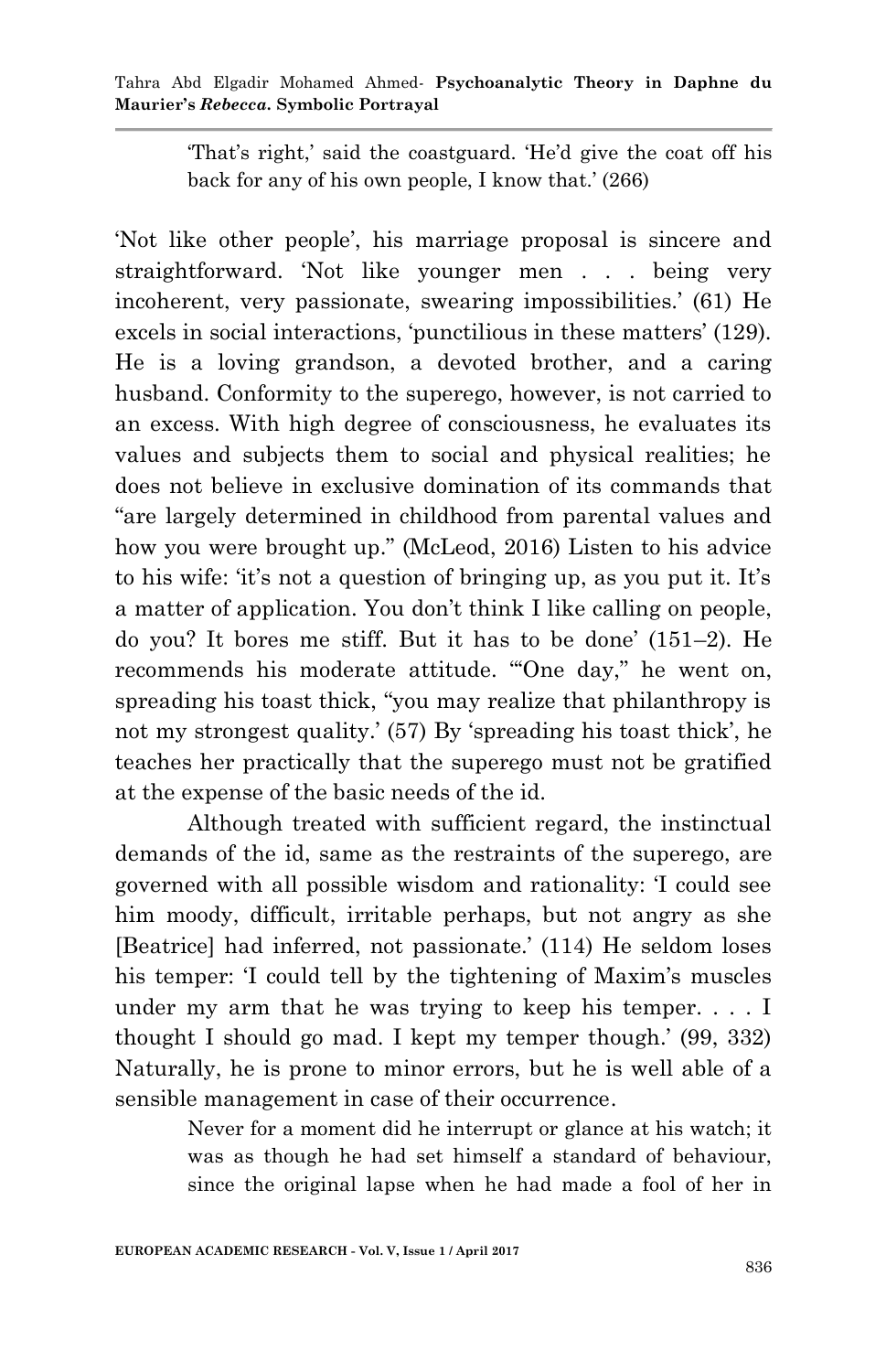> front of me, and clung to it grimly rather than offend again. (21)

Also significant within this context is his capacity to regulate the conflict between the reality and the pleasure principle. "The ego operates according to the reality principle, working out realistic ways of satisfying the id's demands, often compromising or postponing satisfaction to avoid negative consequences of society.‖ (McLeod, 2016) Maxim loves the heroine 'so much,' (279) but the discharge of his feelings is delayed until legitimacy is secured by marriage. He postpones the avowal of his love not only to the wedding day but until the barriers between them are removed and his wife is ready to respond: 'he had not said anything about being in love. Just that we would be married. Short and definite, very original. . . . anyway those things are not easily said, they must wait their moment.' (61, 65) Their moment comes when she is able to break away with her reserve and come close to him: ‗This is what I have wanted him to say every day and every night, I thought, and now he is saying it at last. This is what I imagined in Monte Carlo, in Italy, here in Manderley.' (279–80) It is months after the wedding that full satisfaction is obtained. Only then, they begin 'to kiss one another, feverishly, desperately, like guilty lovers who have not kissed before.' (371) The schedule of their first day at Manderley offers another clue of his regulating capacity. Early in the morning he is ‗up and dressed and writing letters, even before breakfast' (84). In the afternoon, he has to endure the duty of entertaining his guests patiently although he has 'looked tired, rather jaded.' (103) In the evening, he sets off to the Happy Valley to 'smell the azaleas . . . happy and cheerful' (114).

 Skillful maneuvering of the pleasure-pain principle (the id) is central to Maxim's characterization as a model of what is stated by the Encyclopædia Britannica as "more-advanced ego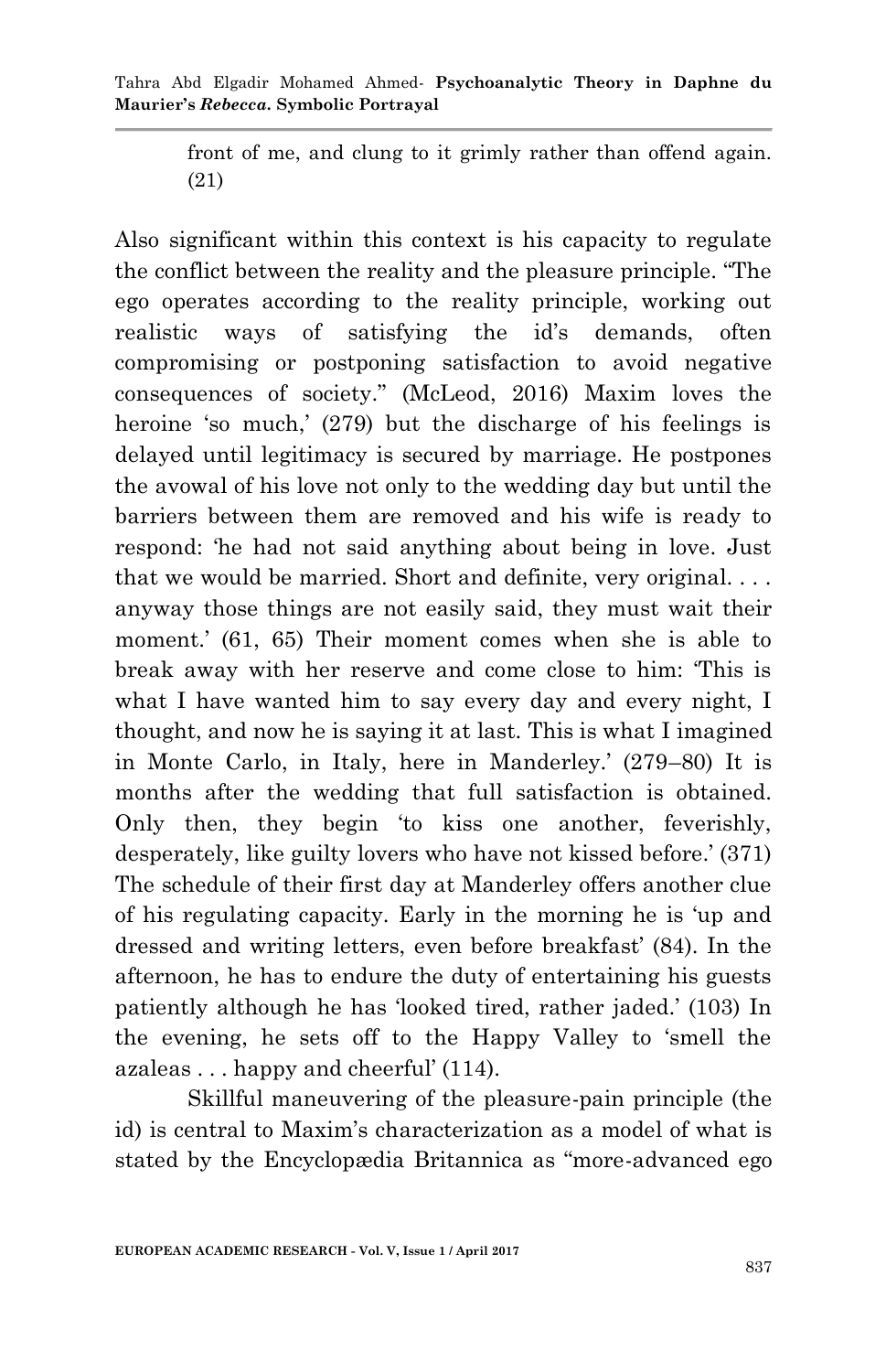functions." He suffers the loss of his dear Manderley severely, but he can manage to tolerate and hide the pain.

> He is wonderfully patient and never complains, not even when he remembers...which happens, I think, rather more often than he would have me know.

> I can tell by the way he will look lost and puzzled suddenly, all expression dying away from his dear face as though swept clean by an unseen hand, and in its place a mask will form, a sculptured thing, formal and cold, beautiful still but lifeless.  $(8-9)$

The narrative continues to present a Freudian explanation of how the ego deals with a painful reality by performing moreadvanced functions.

> He will fall to smoking cigarette after cigarette, not bothering to extinguish them, and the glowing stubs will lie around on the ground like petals. He will talk quickly and eagerly about nothing at all, snatching at any subject as a panacea to pain. (9)

The ego is allowing a partial indulgence of the id in order to perform its task that helps alleviating the otherwise intolerable pain. ―By not reacting directly, the ego develops the capacity to test reality vicariously (Encyclopædia Britannica). While falling to smoking and talking eagerly about nothing exemplify the pleasure-pain principle in literal sense, the simile dramatizes a sophisticated strategy of the ego. In order to deal with conflict and problems in life,' McLeod writes, 'Freud stated that the ego employs a range of defense mechanisms. Defense mechanisms operate at an unconscious level and help ward off unpleasant feelings (i.e. anxiety) or make good things feel better for the individual. (2009) The image of 'the glowing stubs [lying] around on the ground like petals' is an emblem of his ego's policy to substitute a pleasure-giving experience for a harmful one.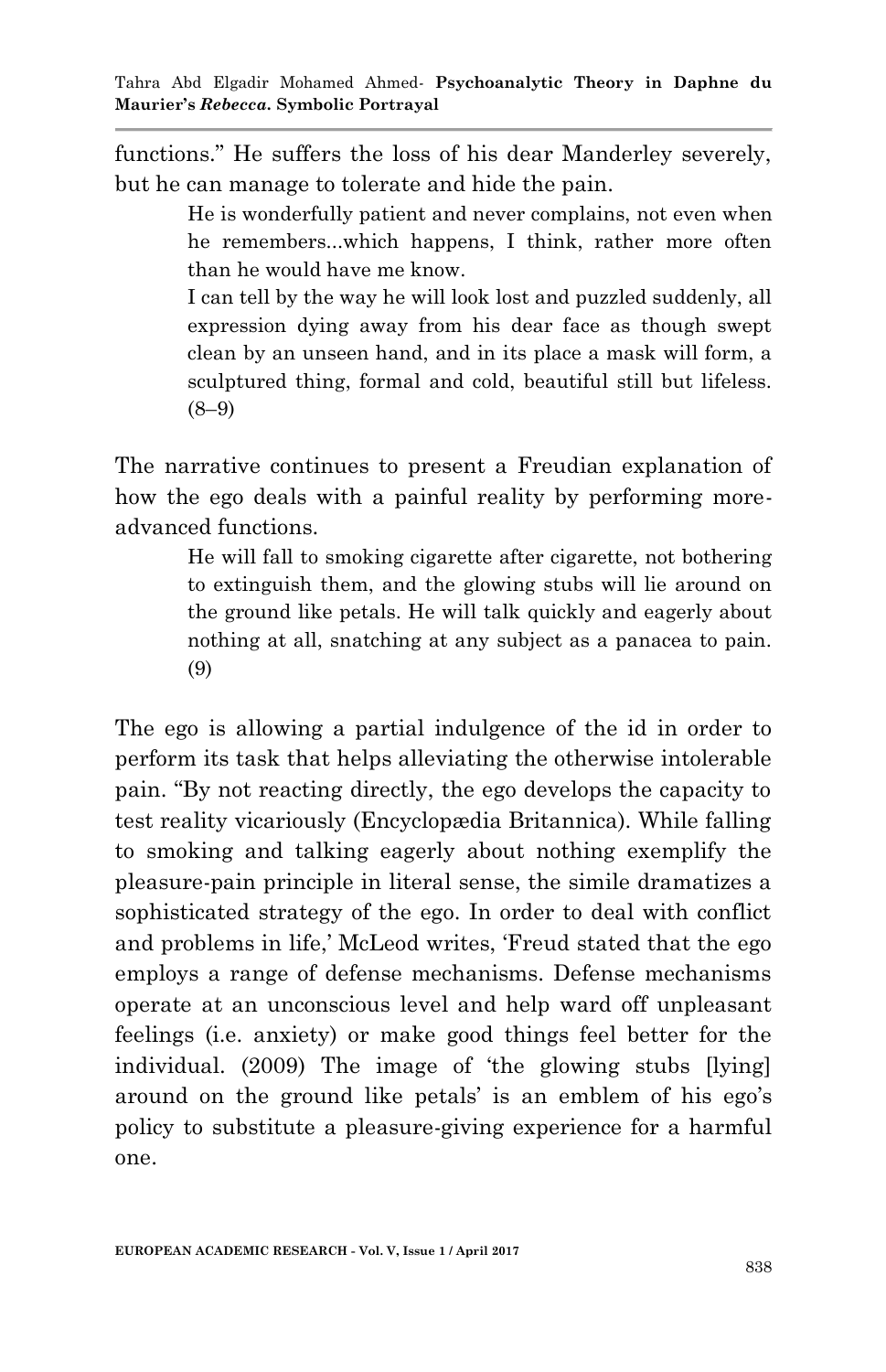Maxim was always at the other end of the room, showing a book to a bore, or pointing out a picture, playing the perfect host in his own inimitable way, and the business of tea was a side-issue that did not matter to him. His own cup of tea grew cold, left on a side table behind some flowers, and I, steaming behind my kettle, and Frank gallantly juggling with scones and angel cake, were left to minister to the common wants of the herd. (200)

In the above passage, Du Maurier has skillfully gathered the elements of intellect and art to reveal his capacity to contrive an aesthetic compromise and how this capacity distinguishes him from both the heroine and Frank.

 To think of a typical image of the superego as described by Guerin, Frank Crawley is the man. Frank gallantly juggling with scones and angel cake . . . left to minister to the common wants of the herd' would suffice to answer to Guerin description of the superego, which would have "us behave as angels (or, worse, as creatures of absolute social conformity)" (supra). Nonetheless, I cannot resist the temptation to give more evidences for the text is teaming with them. We have already seen his lips about to form the remark about 'an angel passing overhead'. The harmony between him and the heroine, who has ‗got angel's eyes,' (162) is another testimony of his angelic tendency: T turned to the agent, a colourless, rather thin man with a prominent Adam's apple, in whose eyes I read relief as he looked upon me.' (99) They share many angelic qualities: ‗Like to like. ' (134) Frank is an ideally good person, very sincere, very honest: 'what a good fellow he was, so thorough and reliable, and devoted to Manderley. . . . What a Frank-ish expression, too, "above board".' (114, 140) He is incredibly loyal to Maxim: T realized that his loyalty to Maxim was such that he would not let himself be drawn into a discussion, even with me.' (327) He never succumbed to Rebecca's seduction although she "never left him alone  $\dots$  always going to his house, trying to get him to the cottage.' (288) Considering her extraordinary beauty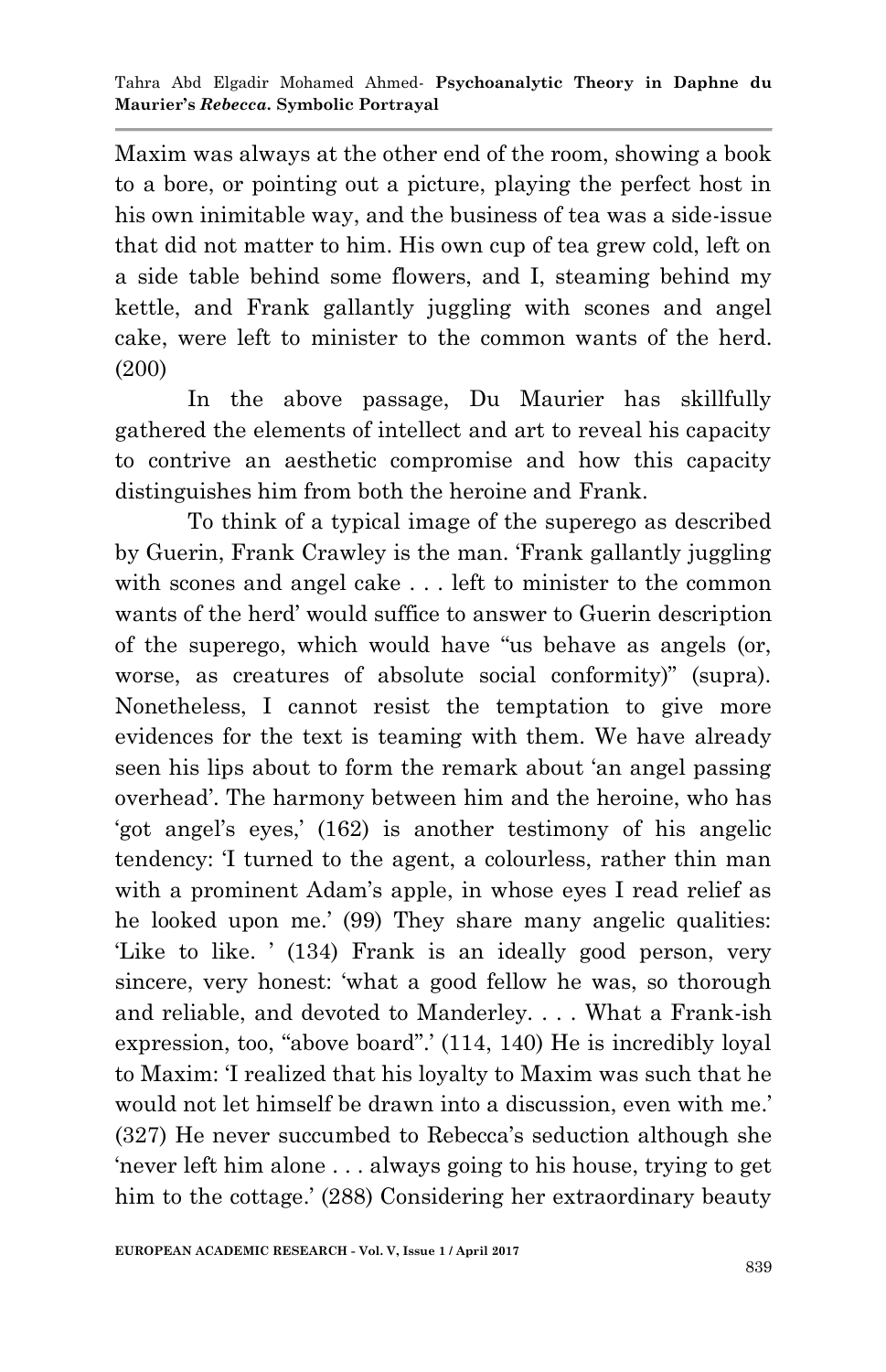and charm, his resistance testifies to the extremity of his faithfulness just as it reflects his unnatural abstinence from gratifying the vital drives of the id. "The id is the primitive and instinctive component of personality" that, according to Saul McLeod, "consists of all the inherited (i.e. biological) components of personality present at birth, including the sex (life) instinct – Eros (which contains the libido)"  $(2016)$ . His conception about them, purely "dominated by the morality principle", is clearly symptomatic of libidinal restraint; his preference, if any, is for a super-ego oriented woman with total indifference to sensual aspects.

> I'm a bachelor, I don't know very much about women, I lead a quiet sort of life down here at Manderley . . ., but I should say that kindness, and sincerity, and  $-$  if I may say so  $-$  modesty are worth far more to a man, to a husband, than all the wit and beauty in the world.' (140)

Frank is exceedingly committed to social conventions. "We're very conventional down here,' (202) he says. "Oh, but that would not look right at all,' said Frank seriously. 'People would be very offended. You must dance with the people who ask you.'‖ (203) His remarks are invariably ‗conventional, very correct.' (134) He is 'that sort of person' who would never drop titles: ‗Even if we had been thrown on a desert island together and lived there in intimacy for the rest of our lives, I should have been Mrs de Winter.' (134) There are many bits and pieces that evince his unfailing veneration for social decorum and etiquette. ‗Dear Frank Crawley, how tactful he was and considerate. . . . Dear Frank. I loved his little solemn air of gallantry . . . Frank is being so gallant' (135, 203). These are too scattered to be collected. Therefore, I must stop at this comment on the excess of his social conventionality: 'How pompous and stupid it sounded. I wished Frank would not always be so terribly correct.' (203)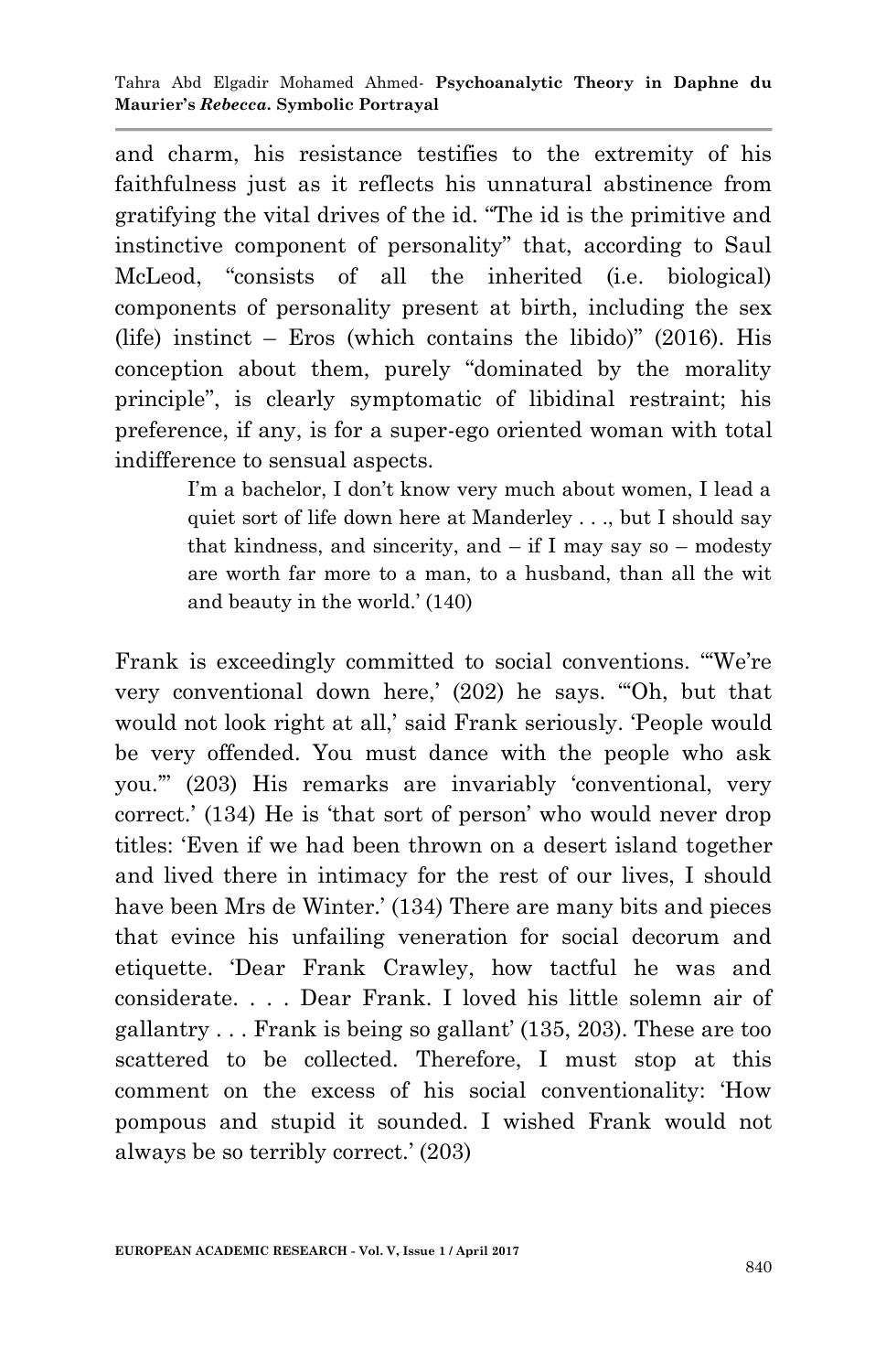One has only to look at the phonetic affinity of his name with devil' and 'evil' to be convinced that Favell, so terribly incorrect, is the exact opposite of Frank. In contrast to Frank, ‗[s]ome people would consider him attractive. Girls in sweet shops giggling behind the counter, and girls who gave one programmes in a cinema.' (208) Frank has 'dull appearance.'  $(100)$  He is considered by some 'a dull creature . . . never has anything interesting to say.' (107) Sharper still is the contrast between their physical appearances.

> He was a big, hefty fellow, good-looking in a rather flashy, sunburnt way. He had the hot, blue eyes usually associated with heavy drinking and loose living. His hair was reddish like his skin. In a few years he would run to fat, his neck bulging over the back of his collar. His mouth . . . was too soft, too pink. . . his skin was deeply tanned. His eyes were rather bloodshot. (166–7, 335)

An 'enormous pair of motoring gloves' (170) with his car into the bargain is another telltale of the contrariety between him and Frank. Round the bend in the drive' (168), his car, ‗concealed like that from the house . . . drawn up behind the rhododendrons,' (164, 165) can still give him away. The lie was too obvious.' (168) It is an extended metaphor of the distance between the two men, not just the frankness of Frank versus the furtiveness of Favell: ‗It was not Frank's Morris. I knew that well. This was a long, low car, a sports car.' (164) Frank's, by the way, is a 'little Morris car' (326). The low car, 'typical of its owner' (169), is leading us fast to our destination, the discovery of Favell as a template of the id. "The id is, in short, the source of all our aggressions and desires. It is lawless, asocial, and amoral. Its function is to gratify our instinct for pleasure without regard for social conventions, legal ethics, or moral restraint." (Guerin, 157)

 That is what Favell reflects through his appearance, behaviour, social and ethical orientations, and speeches. Boasting that his car is '[m]uch faster than anything poor old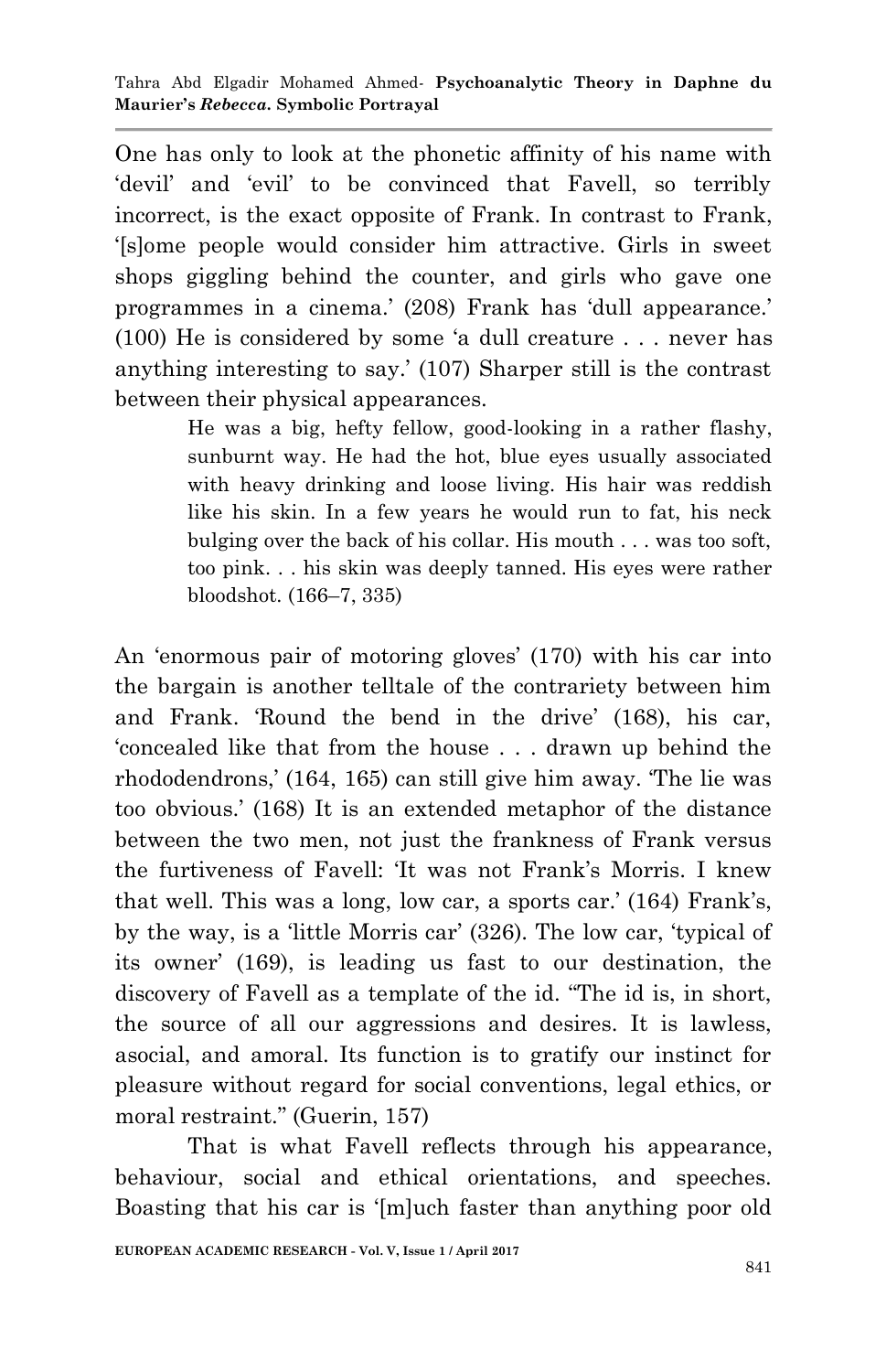Tahra Abd Elgadir Mohamed Ahmed*-* **Psychoanalytic Theory in Daphne du Maurier's** *Rebecca.* **Symbolic Portrayal**

Max ever has' (168), Favell is boasting of his capability to overstep the ego, with apparent indisposition to listen to its wisdom: 'how low his ears were set on his head.' (349) It is not just the lowness of the id that Favell embodies. His car ‗snorting explosive fury from the exhaust,' (170) is a reminder of Freud's metaphor describing the force of the id as "a cauldron of seething excitement" (Guerin, 156). For the id as "a chaos," in the very Freudian description, "[with] no organization and no unified will," (Guerin, 156) Favell can serve as well: 'He looked much the same as before but a little rougher if possible, a little more untidy. (335) He also reflects the destructiveness of the id: ‗Those florid good looks would not last him very long. Already he was out of condition' (349). Under no circumstances may he sacrifice the id demands or even bother to compromise them. He would have sacrificed the secrecy of his visit to Manderley to accept the invitation given by the heroine as mere gesture of politeness having discovered him accidentally: ‗I've been asked to stay to tea? By heaven, Danny, I've a good mind to.' (168) He consumes the self-demanded ‗whisky and soda . . . greedily, like an animal.' (350) Like the id, he is predisposed to celebrate the absence of the ego and superego. Mrs Danvers has 'entertained' him 'in the morning-room when Maxim and I [the heroine] were out of the way.' (166) His conduct is utterly unacceptable from both perspectives. His irrational practices surely incur Maxim's dislike. ‗He had a black, filthy record.' (290) Maxim tells the heroine 'the very thought of him walking about the woods in Manderley, in places like the Happy Valley, made [him] mad.' (290) He certainly exasperates the heroine: T did not like his laugh. There was something offensive about it. I did not like him, either.' (167–8) His whole conduct is a manifest breach of social conventions: T never minded those things, but it seemed odd to me, in somebody else's room. It was surely rather bad manners? Not polite to me.' (167) For her he is the 'unpleasant Favell' (208) who has 'a queer ugly smile . . . unpleasant smile'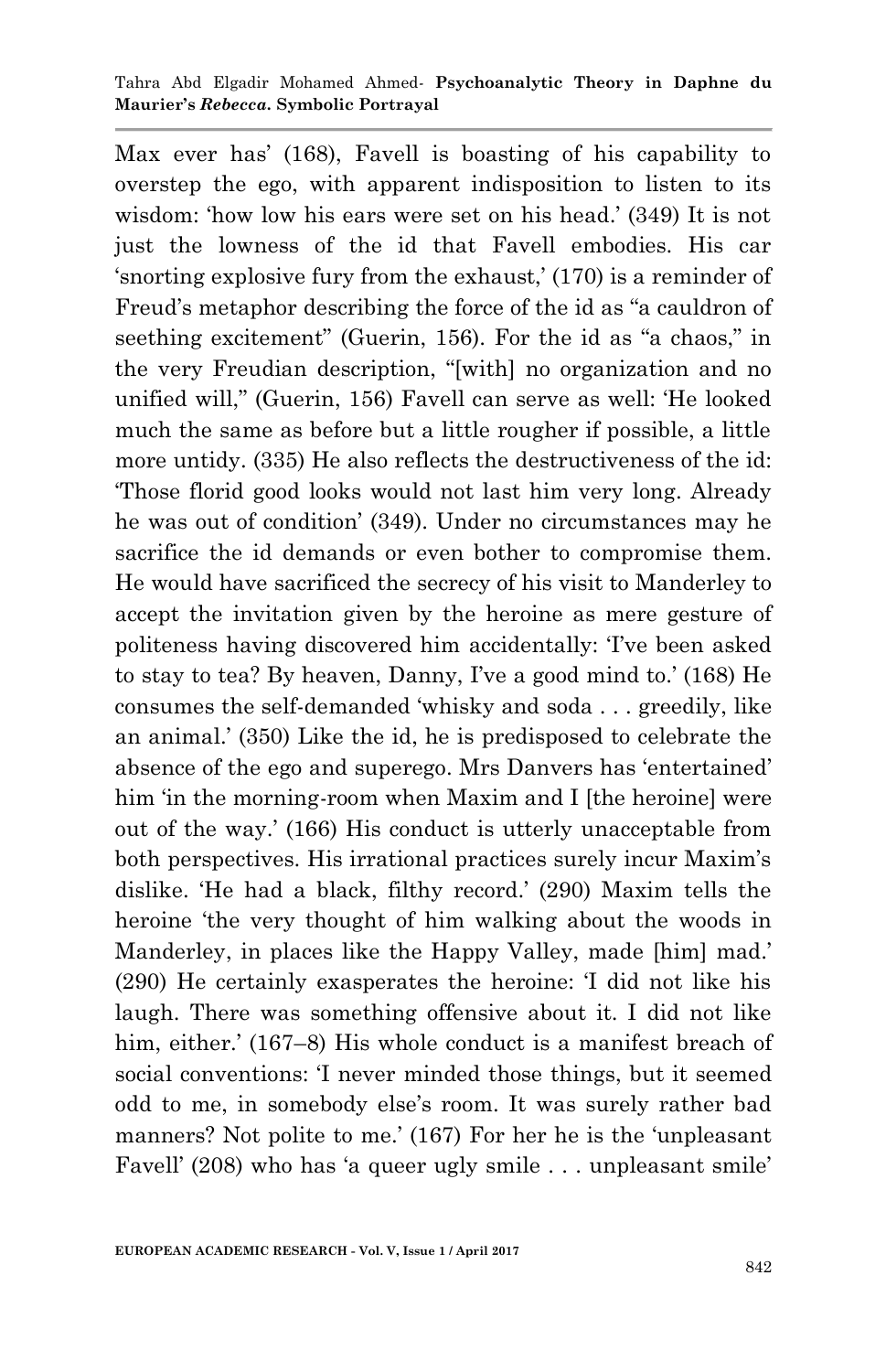(351, 386). She agrees with Beatrice calling him an ‗awful bounder.' (187)

 Favell is defiant of every law and authority. He likes to expose his efforts in promoting vicious schemes. He prides himself on having Robert out 'on the razzle' (336), pities him for not being as laxative as himself, and he is rudely critical of his preventer. "Poor kid," said Favell. "I don't suppose he's been on the loose since. That old ass Frith keeps him on a leading string." (337) Not only his sense of guilt is sinking to the zero as regards the illicit relationship between him and the married Rebecca, but also he vehemently recommends it as the best of common social ideology. T<sub>m</sub> a bit of a Socialist in my way, you know, and I can't think why fellows can't share their women . . . What difference does it make? You can get your fun just the same.' (341) It is curious what way his energy is spent in proving his betrayal, indecency, and illegitimate practices; he kept asking his witnesses to verify his 'clandestine meetings with' Rebecca (354) instead of asking them to verify his accusation against Maxim. He is never reluctant to 'blackmail' Maxim in the presence of his wife and his friend. Nor does he care a bit to show any respect for 'the magistrate of the district.' (345) The text is stuffed with details that expose his devil-like leanings, but it is high time I proceeded to his partner— the female version of the id.

 Rebecca offers a stronger version of the id. She is all id. ―In the iceberg metaphor the entire id and part of both the superego and the ego", states Wikipedia, "would be submerged in the underwater portion representing the unconscious mind. The remaining portions of the ego and superego would be displayed above water in the conscious mind area." With Rebecca, they are all submerged in the underwater portion in her boat. Her ego is dead. 'She was sinking too. Sinking by the head.' (294) Nevertheless, she is an epitome of what Guerin calls "the strong vitality of the id" (157). 'She was dead,' the heroine muses, 'and one must not have thoughts about the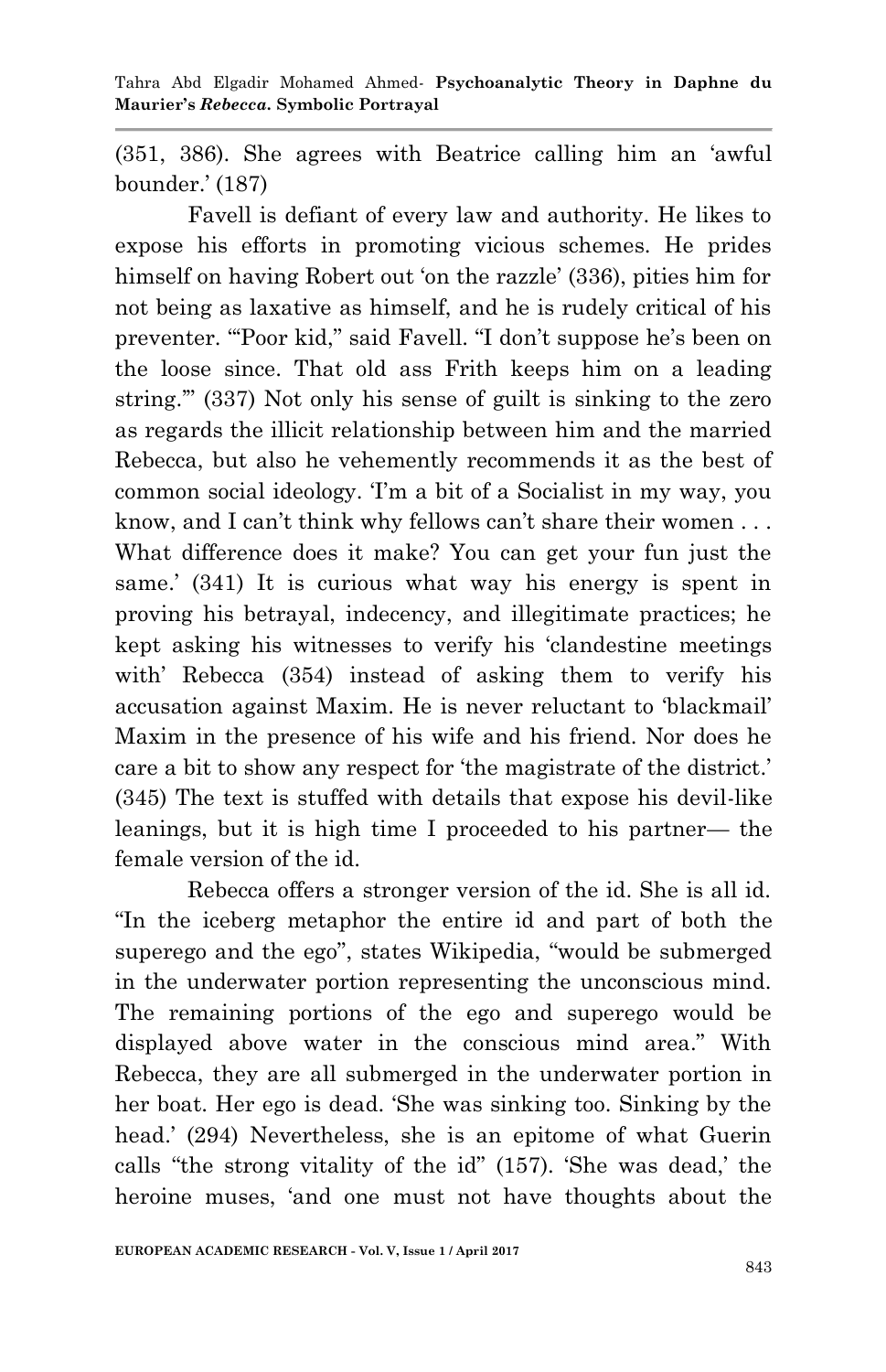dead. They slept in peace' (62). It is quite a different matter with Rebecca: 'How alive was her writing though, how full of force. Those curious, sloping letters. The blob of ink. Done yesterday. It was just as if it had been written yesterday.' (62) Thanks to Mrs Danvers, the 'scent' of her clothes 'is still fresh'  $(178)$ . Her name is standing 'out black and strong'  $(37)$  Rebecca is a dead villain, and yet, she is the eponymous character; do we need a more powerful testimony of her vitality?

 She was universally known as a reservoir of pleasure. She had 'boundless popularity.' (140) Though never succumbing to it Frank cannot deny the fact: "Yes, she was the most beautiful creature I have ever seen."  $(243)$  Beatrice says she had an amazing gift . . . of being attractive to people; men, women, children, dogs.' (195) In view of the bishop's wife 'she was a very lovely creature. So full of life.' (131) Both colonel Julyan and Doctor Baker agree that she was 'very handsome" (382). For Mrs Danvers, she is an icon of beauty. 'She was lovely . . . as a picture; men turning to stare at her when she passed . . . A man had only to look at her once and be mad about her.' (254, 256)

 Few can be more radical than Rebecca in tackling the pleasure-pain principle. "The id demands immediate satisfaction and when this happens we experience pleasure, when it is denied we experience 'unpleasure' or tension." (McLeod, 2016) The management of the pleasure gain or pain reduction business can be extremely damaging if it is done away from the two regulating agencies (ego and superego). ―Unchecked, it would lead us to any lengths—to destruction and even self-destruction—to satisfy its impulses for pleasure." (Guerin, 157) The fact that 'the growth was deep-rooted'  $(383)$ in Rebecca's body, wedded to the assumption of her suicide is the very concreteness of the Freudian notion. It 'must have some bearing on the case and her subsequent – suicide.' (381) Rebecca was unhealthily desirous of avoiding pain. Of course some people have a morbid dread of it,' said Colonel Julyan.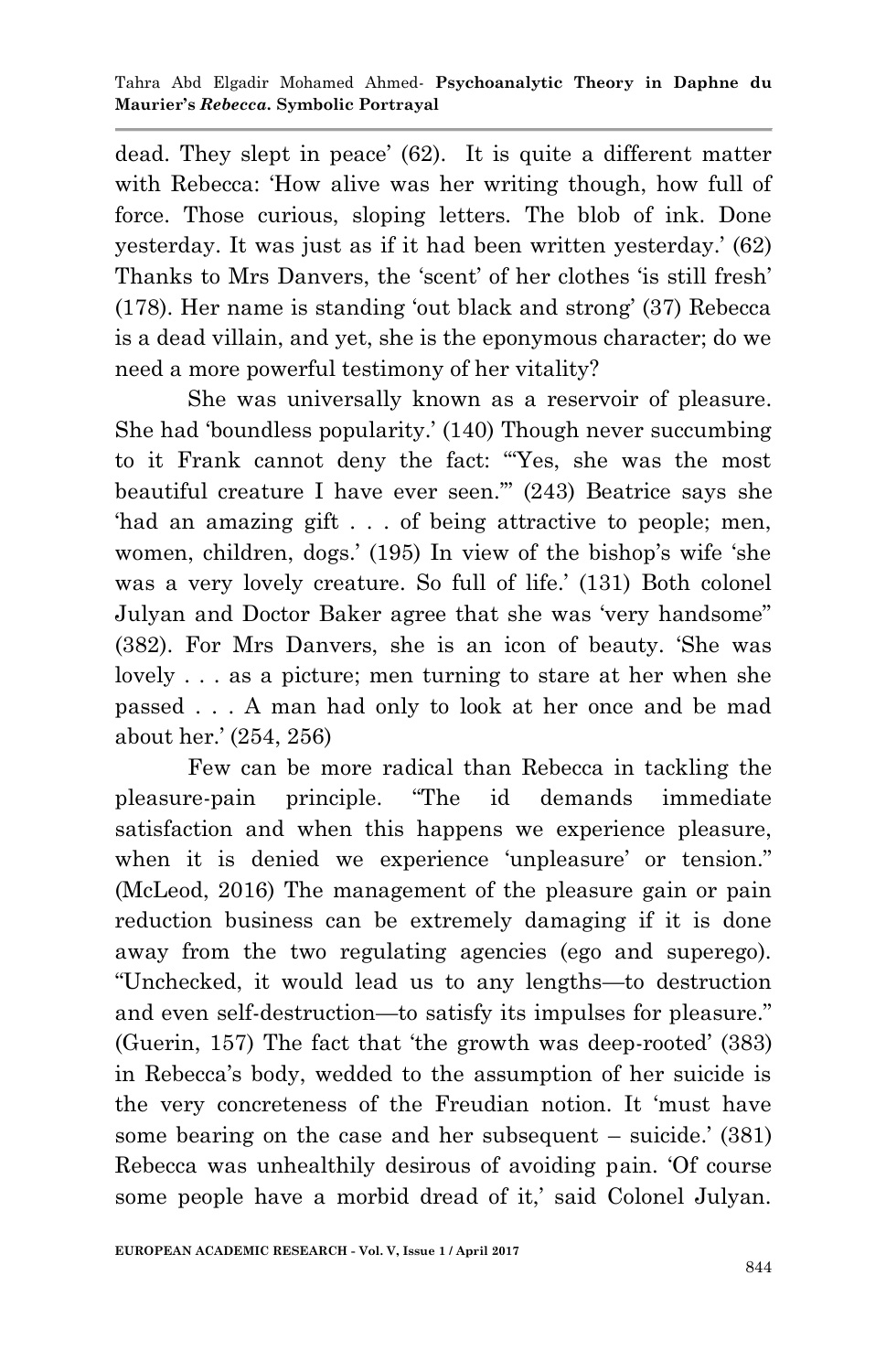‗Women especially. That must have been the case with your wife. She had courage for every other thing but that. She could not face pain.' (387) She was worried by nothing except 'the idea of getting old, of illness' (359). She said that ‗a score of times' to Mrs Danvers: "I want to go quickly  $\ldots$ ." That used to be the only thing that consoled me, after she died. They say drowning is painless, don't they?" (359) She chose to die rather than tolerate the pain although it 'was slight as yet,' (383) thus confirming herself as an archetype of the id, the coexistence between 'the life instincts that are crucial to pleasurable survival . . . [and] the death drive . . . the task of which is to lead organic life back into the inanimate state." (Wikipedia) Her behaviour also exemplifies Freud's idea about "the death instinct . . . as an instinct of destruction directed against the external world and other organisms" through aggression." (Wikipedia). Mrs Danvers says:

> She had the strength of a little lion too. I remember her at sixteen getting up on one of her father's horses, a big brute of an animal too, that the groom said was too hot for her to ride. She stuck to him, all right. . . slashing at him, drawing blood, digging the spurs into his side, and when she got off his back he was trembling all over, full of froth and blood. (254)

In a way, Rebecca is portrayed as a very organized person, leading methodical, orderly, and planned life. That may seem inconsistent with the claim that Rebecca is all id. The following fact will make one think differently. "It is important to realize however," so states Wikipedia, "that 'the three newly presented entities, the id, the ego and the superego, all had lengthy past histories (two of them under other names)'—the id as the systematic unconscious, the super-ego as conscience/ego ideal." Indeed Rebecca is "the systematic unconscious," because it is only on superficial level that she is orderly and methodical; it is a camouflage to cover up a dishevelled inside— an inner deformed reality. "Outwardly of course she was a perfectly healthy woman," the doctor states, but the 'X-rays showed a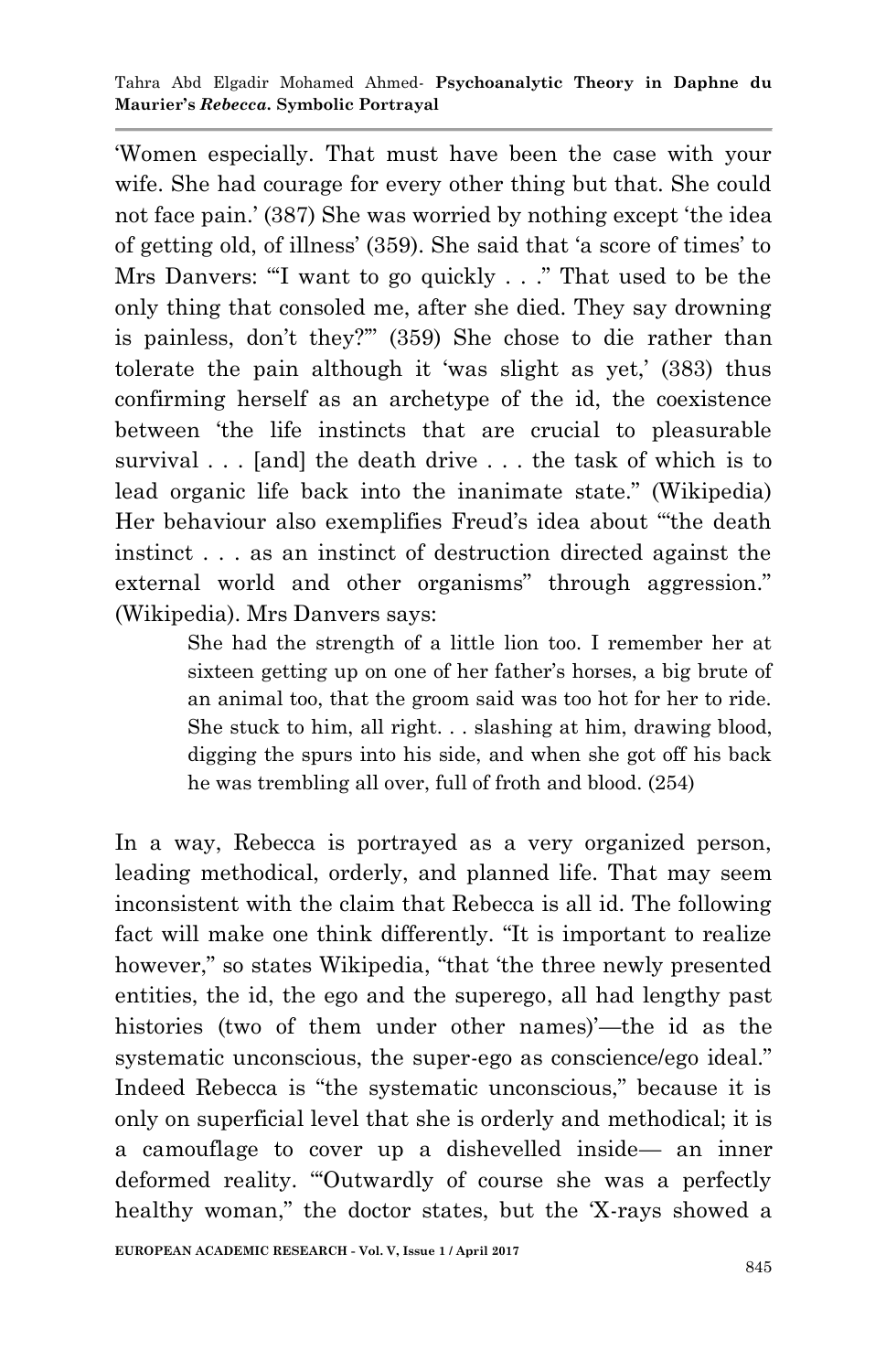certain malformation of the uterus,' (383) and she 'was very seriously ill.' (382) There is no match to the duplicity of her form than the duplicity of her marriage and behaviour.

> The lie we lived . . . together. Before friends, before relations, even before the servants, . . . They all believed in her down here, they all admired her, they never knew how she laughed at them behind their backs, jeered at them, mimicked them. . . . Her behaviour was faultless, outwardly. (286, 289)

Three persons have discovered her though. Beatrice 'saw through her, guessed something was wrong.' (288) Maxim was not entirely deceived like his grandmother who told him about Rebecca's merits: 'I believed her, or forced myself to believe her. But all the time I had a seed of doubt at the back of my mind. There was something about her eyes...' (284) Ironic though it may seem, the truth about Rebecca has been unmasked too by the idiot Ben, ‗with his narrow idiot's eyes.' (120) He saw the devil in Rebecca: 'You've got angel's eyes . . . You're not like the other one . . . Tall and dark she was . . . She gave you the feeling of a snake.' (162) More than Favell, Rebecca is identical to the devil. She is a 'thought forbidden, prompted by demons.' (62) She ‗was vicious, damnable' (283). Maxim tells the heroine he was 'living with the devil.' (285)

 As far as betrayal goes, Rebecca, far lower than Favell, had reached the bottom. They were a pair, I tell you,' (254) but the circumstances are different. He is a bachelor and is actually fond of her: T suppose I was fonder of Rebecca than anyone else in the world.' (338) As a married woman, Rebecca was sinking below the zero betraying her husband within his own property ‗in that cottage on the beach.' (354) She went beyond the limits being so guiltless and defiant, 'and what's more she had no motive.' (380) Rebecca was not in love with Favell or with anyone else; she was ‗incapable of love, of tenderness, of decency. She was not even normal."" (283) She did that for the sake of evil doing. It was intentional premeditated infidelity. ‗Love-making was a game with her' (355–6). Not even Favell is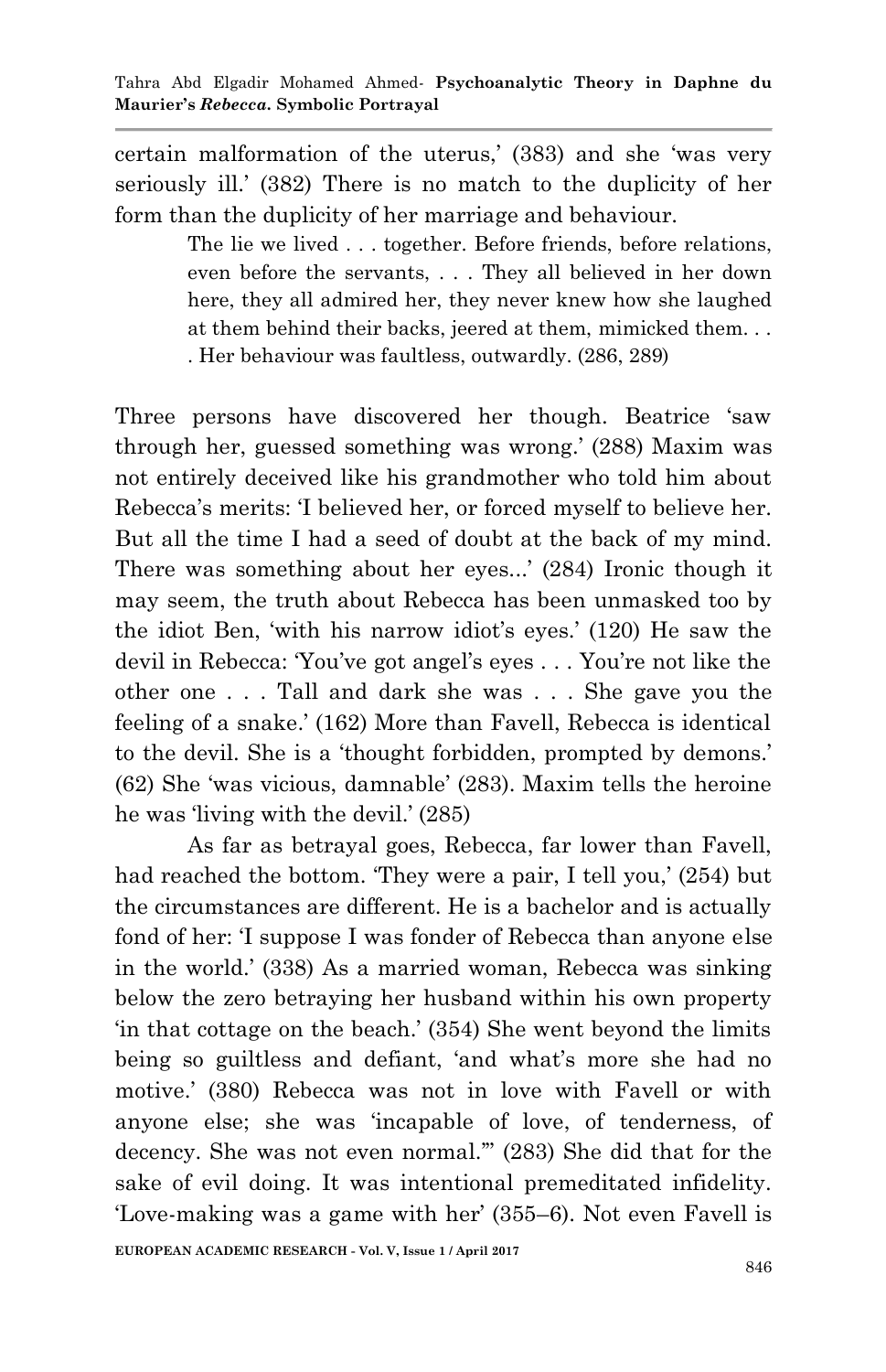able to conceive that. When he hears Mrs Danvers saying it, he stares 'at her blankly, as though he had not understood.' (356) She was determined to win her game: "Rebecca has won  $\dots$  I remembered that slow treacherous smile. . . . She knew she would win in the end."  $(277-8)$  She told him of her prior will to be disloyal to him 'five days after [they] were married.' (284) She was sure of her victory. 'What a leg-pull, Max!' she said, ‗what a God-damn triumph!' She sat there on the hillside, laughing, tearing a flower to bits in her hands." (285) Her triumph could not stop at meeting her own friends at Manderley or in her 'own sink in London.' (291) She tried to seduce his. She started on Frank and Giles (288). 'She might get hold of one of the workmen on the estate, someone from Kerrith, anyone...' (289) All that was 'only a game.' (356) Favell has been cowed into silence, but she was laughing to the last minute: 'When I killed her she was smiling still.' (292–3)

 What could be the cause of such excess? Du Maurier has the answer. The lack of proper moral tutoring (superego) added to the potency of her id had resulted in this libidinous obsession. If Favell ‗was the sort of man who invariably went hatless,' (335) Rebecca was the sort of woman who went 'with her hat in her hand.' (207)—That is how she appeared in the last ball. ‗She twisted her father round her little finger, and she'd have done the same with her mother, had she lived.' (254) She did the same with Mrs Danvers.

 Whether Freud has addressed the subject of a distorted superego I cannot tell, but I quite agree with du Maurier on the existence of such a concept as on her selection of Mrs Danvers to incarnate it. She brought up Rebecca: ‗I had the care of her as a child.' (253) "The superego develops during the first five years of life in response to parental punishment and approval." (Encyclopædia Britannica) Therefore, it was impossible for Rebecca to develop a superego since she was granted approval to go her own way as early as that. "I shall live as I please, Danny," she told me, "and the whole world won't stop me."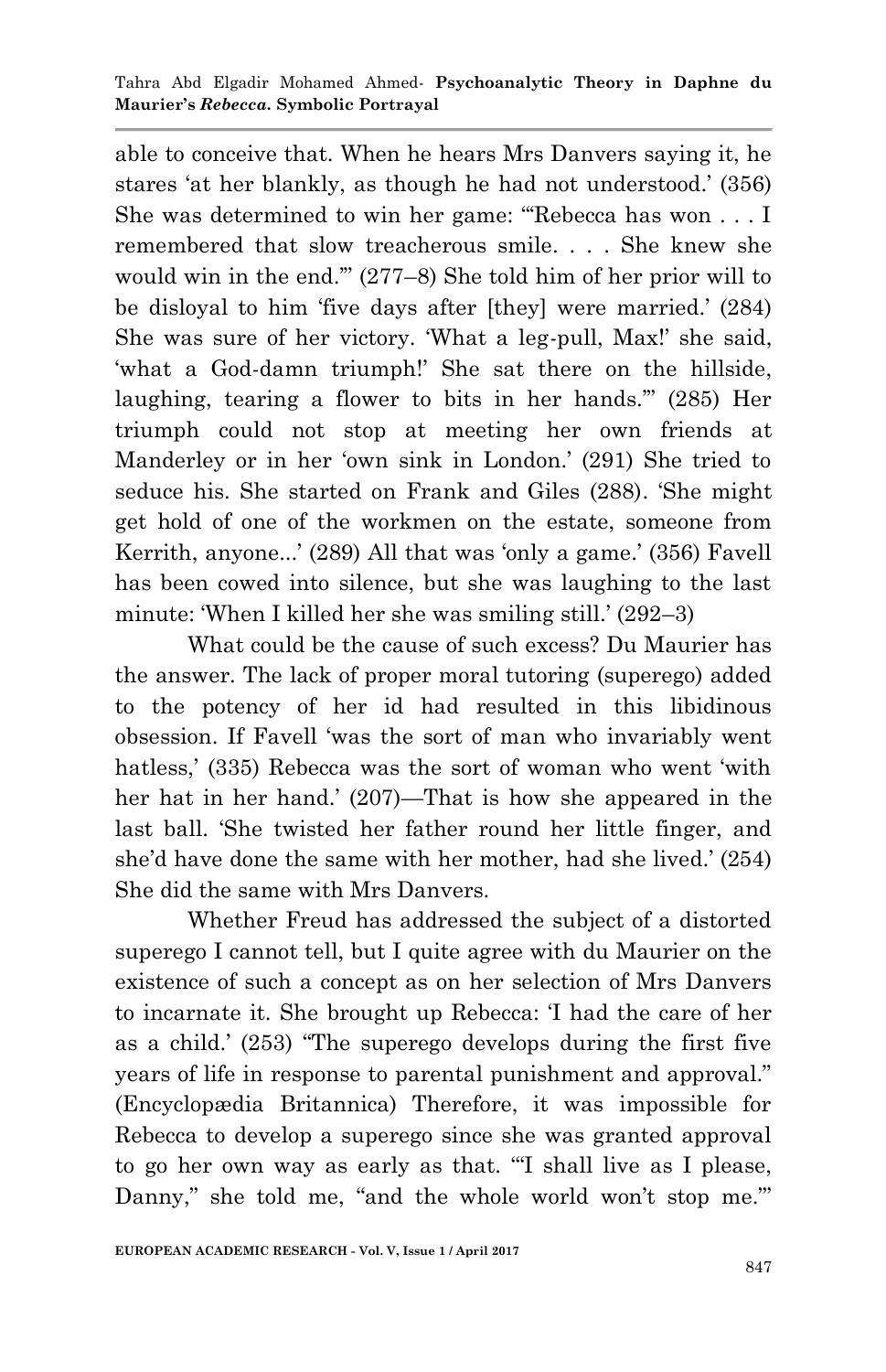$(256)$  Rebecca 'did what she liked, she lived as she liked'  $(254)$ , and was defiant of every law and authority because Mrs Danvers had turned into a collaborator rather than protector as she was supposed to be: 'that's how she went at life, when she grew up. I saw her, I was with her. She cared for nothing and for no one.' (254–5)

 Mrs Danvers represents a superego that is, unnaturally, devoid of ethical and good values: ‗I had caught one glimpse of her face. It was grey with anger, distorted, horrible.' (198) She is 'cruel and evil.' (251) Her 'great, hollow eyes gave her a skull's face . . . set on a skeleton's frame.' (72) Nothing could be more dangerous than an empty susceptible superego. Mrs Danvers with her 'hollow eyes' represents that danger (notice the phonetic resemblance between Danvers and dangers). After Rebecca's marriage things went the other way round, and Mrs Danvers was downgraded from her parental status to a servile position, from a supervisor to an employer, a maid: ‗though I managed for her, she liked to supervise things herself. . . . I always had to refer to her. . . . You maid me better than anyone, Danny,' she used to say,' (79, 92, 176) The superego had to live under the dominion of the id and be entirely in its service: 'Do you realize that I could get Danny, as my personal maid, to swear anything I asked her to swear, in a court of law?' (291) Not only did Mrs Danvers endorse Rebecca's abnormal tendencies but also she highly respected her for that: ‗She was not in love with you, or with Mr de Winter. She was not in love with anyone. She despised all men. She was above all that.' (355) The superego went below all that it stands for; it degenerated and dissolved into the id. The situation was mad, unreal.' (252) It struck Doctor Baker as incredible: ‗it never entered my head for a moment that Mrs de Winter and Mrs Danvers could be the same person.' (384) With 'that diabolical smile on her white skull's face,' (251) you may conceive her as a grotesque mixture of the two opposing forces—a devil superego: ‗It was Mrs Danvers. I shall never forget the expression on her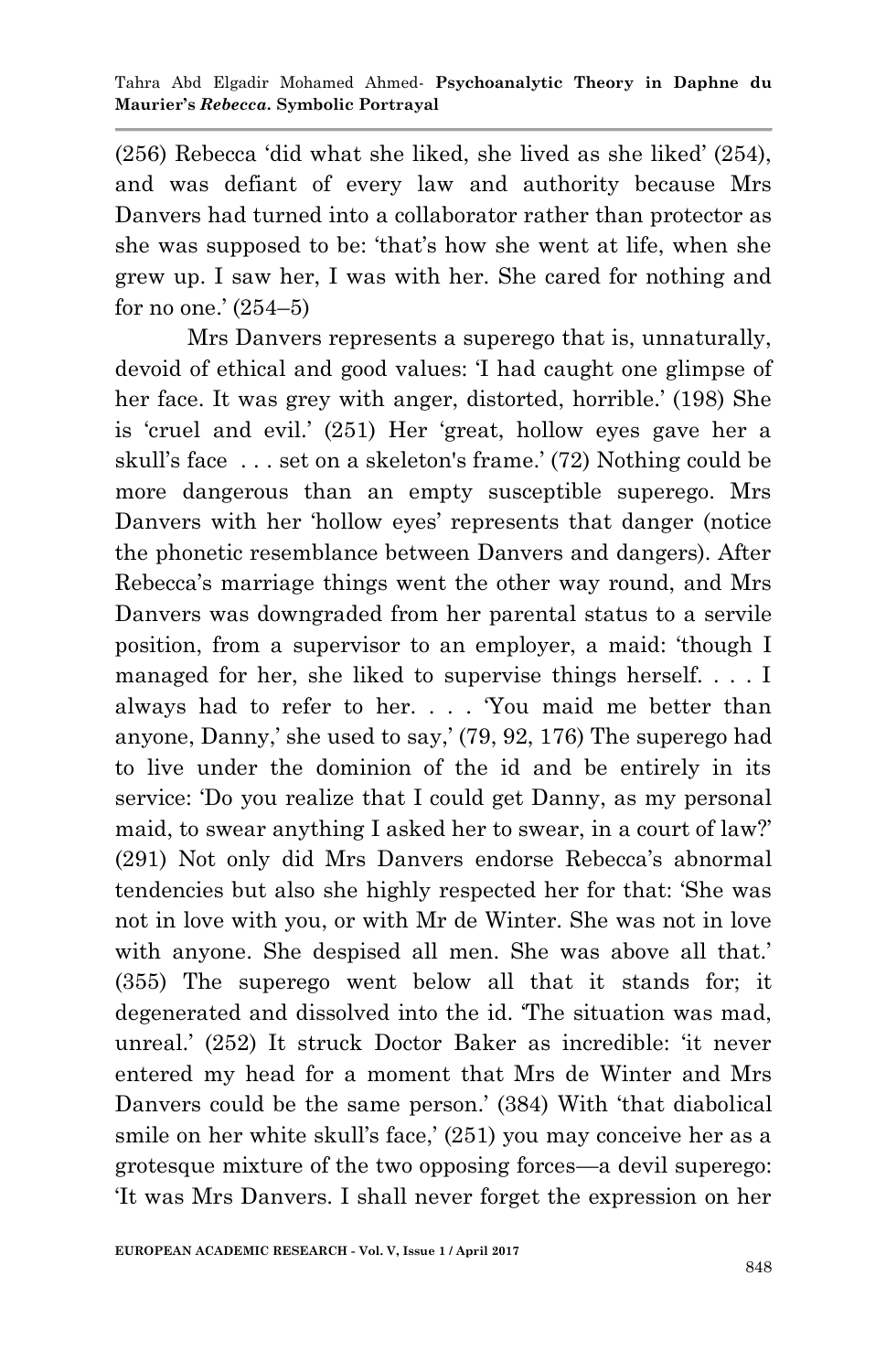face, loathsome, triumphant. The face of an exulting devil . . . a weird gaunt figure in her black dress,' (224, 260)

 In the wake of Rebecca's death, Mrs Danvers turns into ‗a fanatic' (254) worshiper of Rebecca and is resolutely set against any alternative. "No, you see," Beatrice tells the heroine, 'she resents your being here at all, that's the trouble." (107) To know that the alternative is the exact reverse of her idol, we may be able to imagine how far her contempt and hatred can go.

> I found myself held by those eyes, that had no light, no flicker of sympathy towards me. . . . Yet there was something beside scorn in those eyes of hers, something surely of positive dislike, or actual malice? . . . how malevolent, how full of hatred. (78–9, 181)

Mrs Danvers is doggedly intent to preserve Rebecca's system and to obstruct the heroine's progress towards her lost ego. We had better go to Manderley to witness her shock having ‗collected the whole damned staff in the hall and on the estate to welcome' the heroine (71) 'coming to Manderley for the first time,' as 'the wife of Maxim de Winter.' (67)

Du Maurier virtually draws a rough sketch of the "ego" ideal" (superego) by this immaculate bride. Here is a milder version of the superego (as compared to Frank), one that had not yet been adjusted by contact with reality: 'How young and inexperienced I must have seemed, and how I felt it, too. One was too sensitive, too raw' (14). The heroine, 'unsuitably dressed as usual,' (66) represents the unsystematic conscience, the contrast to Mrs Danvers's idol— the systematic unconscious: I think it was the expression on her face that gave me my first feeling of unrest. Instinctively I thought, 'She is comparing me to Rebecca'; and sharp as a sword the shadow came between us...' (12) What an easy prey! T could see she despised me,' says the heroine, 'marking with all the snobbery of her class that I was no great lady, that I was humble, shy, and diffident.' (78)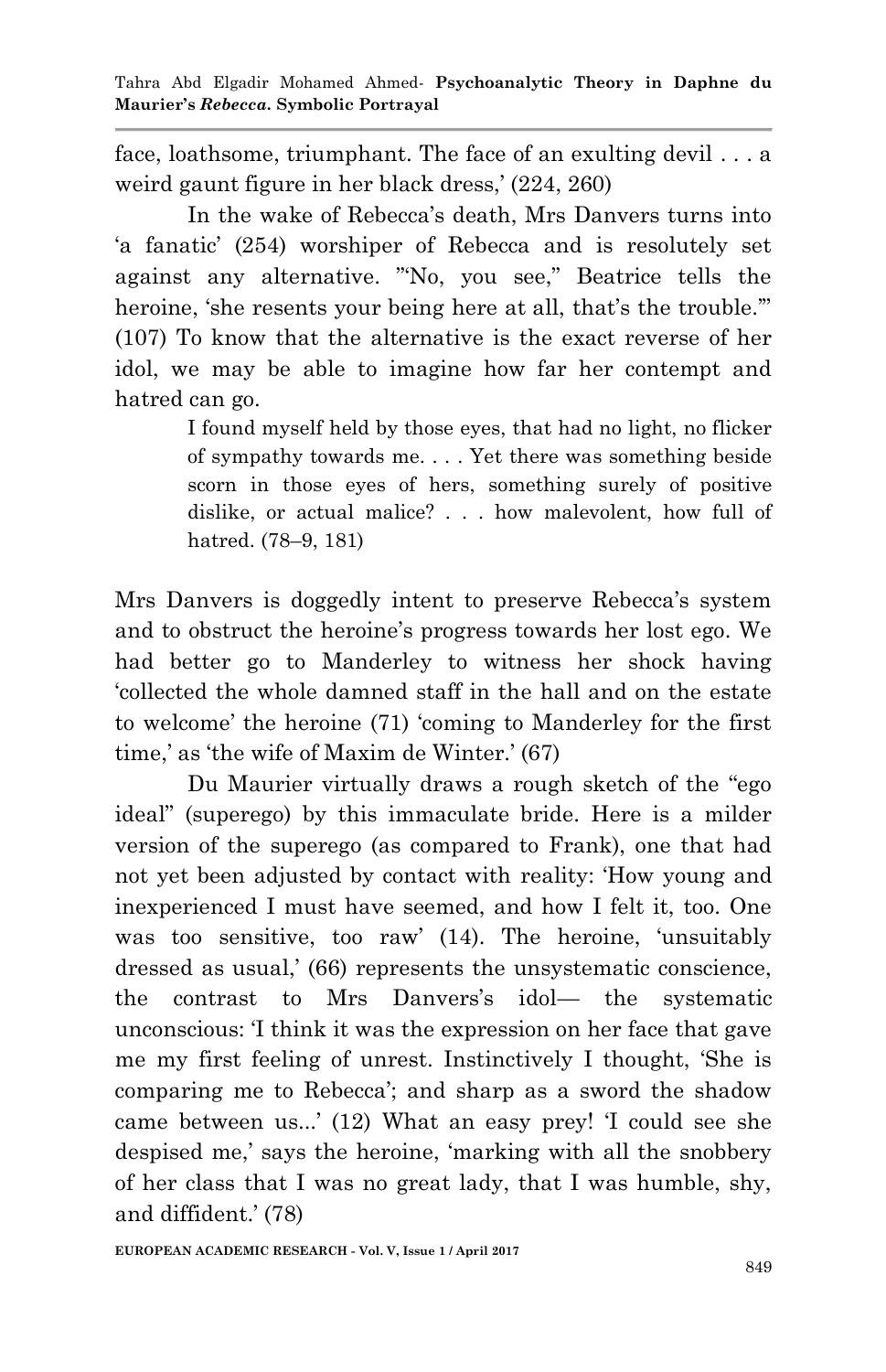That is the reality at Manderley at the arrival of the heroine. ‗The ego, driven by the id, confined by the superego, repulsed by reality,' so states McLeod, 'struggles to master its economic task of bringing about harmony among the forces and influences working in and upon it; and we can understand how it is that so often we cannot suppress a cry 'life is not easy'!"  $(2009)$  It is the same cry uttered by our heroine. Life is not easy at Manderley. It has been a tough struggle for her poor ego to bring about harmony among the powerful forces and influences working in and upon it: life at Manderley (reality), her own self (the superego), and the id (Rebecca).

 Staying beneath the waters and leading the battle from within the cabin of her boat, Rebecca is a fine analogue of what is described by the editors of Wikipedia as 'the dark, inaccessible part of our personality,' the id. It is no coincidence that Rebecca assumed Mrs Danvers' identity when she went to the doctor. (382) It was her plan for resuming the war after her death, her will to wage a war by proxy. No one could be more suitable for the role of the acting manager than a fanatic agent with the powers of a superego. Having realized the heroine's vulnerability from the very moment of their encounter, Mrs Danvers has realized she could be the virtual mistress of the house with no great difficulty: I began to walk down the stairs, and she came with me, by my side, as though she were a warder, and I in custody.' (96) On the background of the new reality, there is Beatrice, 'sympathetic but a little vague,' (104) and there is Giles, 'sympathetic but rather curious' (228). There is Frank, a faithful ally. Maxim is the propeller of the change. A model of a strong ego, he has triggered her long absented ego into action.

 The story of the heroine's transformation goes like an amazing tale. I will tell it in a bit different context though. My aim is to explore the therapeutic possibilities of the psychoanalytic theory afforded by the novel in as far as possible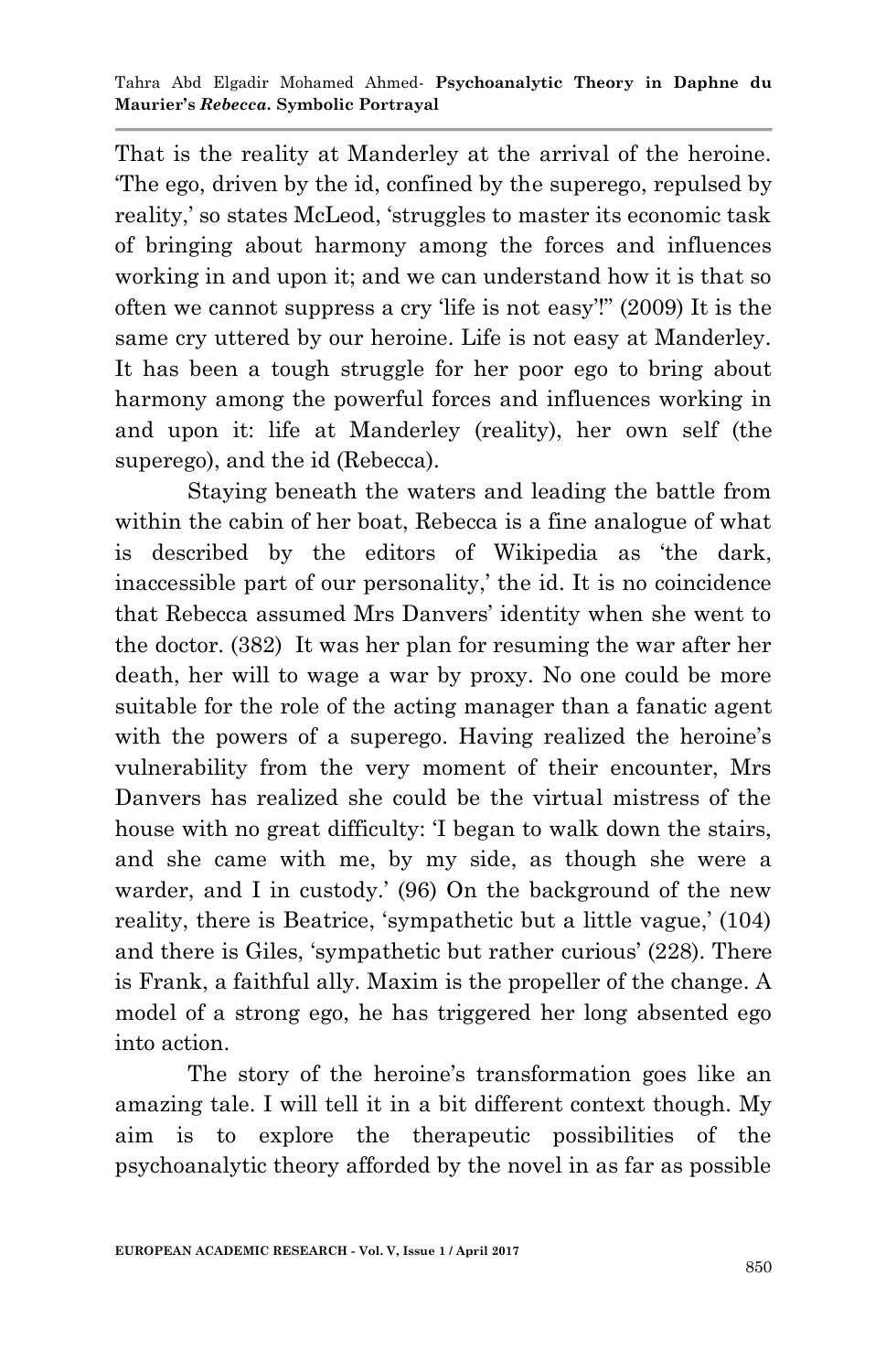scientific light. Please join me to hear it from the start in the second part of this analysis.

## **LIST OF REFERENCES**

- 1. Du Maurier, Daphne. (1992). Rebecca. London: Arrow Books Limited.
- 2. Encyclopædia Britannica Online. (2016) "ego". Retrieved Aug. 2016 from <https://www.britannica.com/topic/egophilosophy-and-psychology>.
- 3. Encyclopædia Britannica Online. (2016) "id". Retrieved Aug. 2016 from https://www.britannica.com/topic/idpsychology.
- 4. Encyclopædia Britannica Online. (2016) "superego". Retrieved Aug. 2016 from https://www.britannica.com/topic/id-psychology
- 5. Gindin, James. (1992). British Fiction in the 1930s: The Dispiriting Decade. London: The Macmillan Press Ltd.
- 6. Guerin, Wilfred L, Earle Labor, Lee Morgan, Jeanne c. Reesman & John R. Willingham, (2005). A Handbook of Critical Approaches to Literature. New York • Oxford: Oxford University Press.
- 7. McLeod, S. A. (2009). Defense Mechanisms. Retrieved January, 2016 from www.simplypsychology.org/defensemechanisms.html
- 8. McLeod, S. A. (2016). Id, Ego and Superego. Retrieved January, 2017 from www.simplypsychology.org/psyche.html
- 9. MEANING-OF-NAMES.COM. (2017). Maximilian. Retrieved January 9, 2017 from http://www.meaning-ofnames.com/
- 10. Oxford Dictionaries, Oxford Advanced Learner's Dictionary. (2016). MAXIM. Retrieved February14, 2016 from http://www.oxforddictionaries.com/